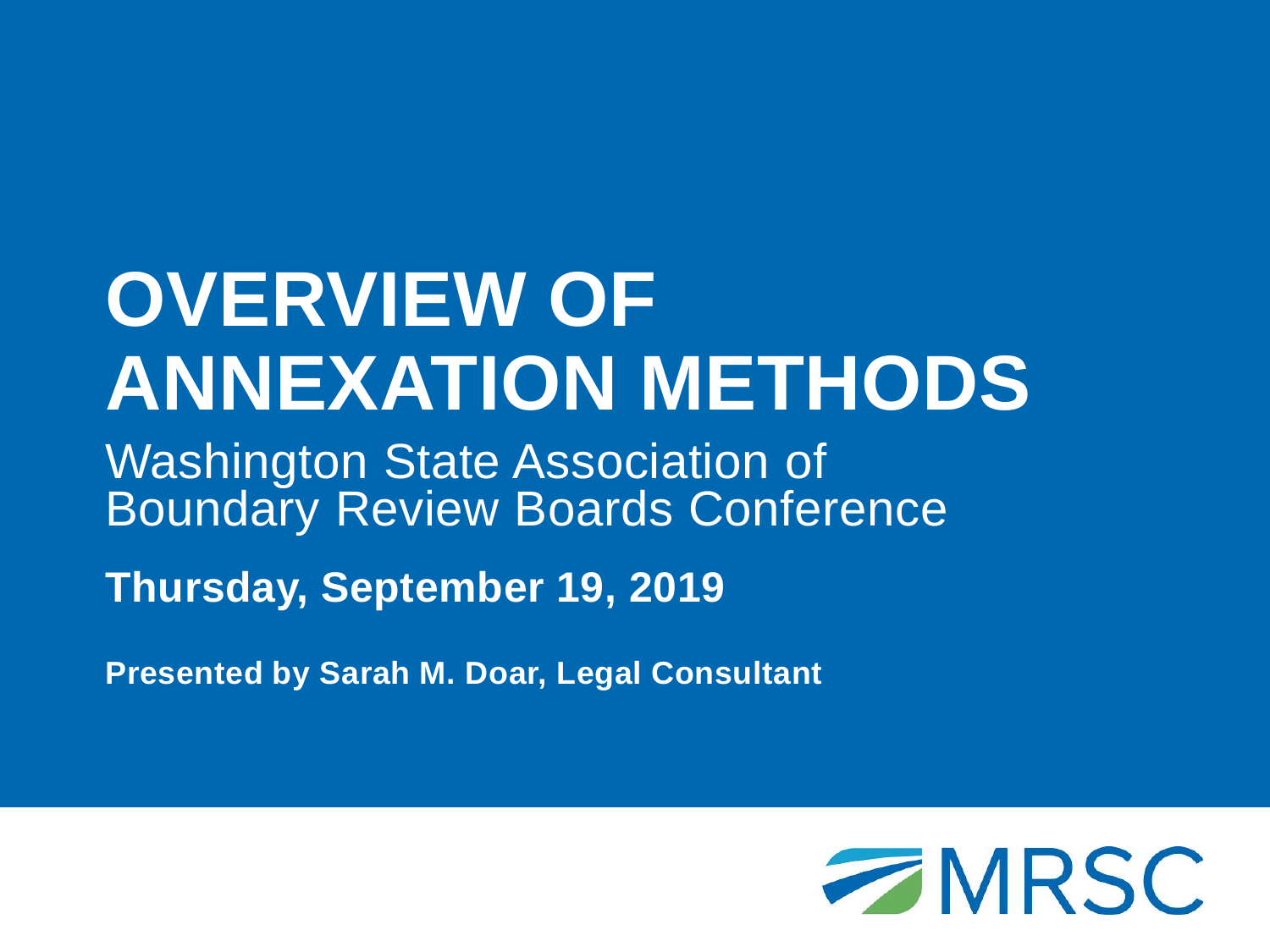## **About MRSC**



#### **RESEARCH AND CONSULTING SERVICES FOR WASHINGTON LOCAL GOVERNMENTS AND STATE AGENCIES**

Ask MRSC – Free, one-on-one legal and policy consultation

Webinars and in-person trainings

Timely news and information

Sample document library

Online research tools and publications

And more!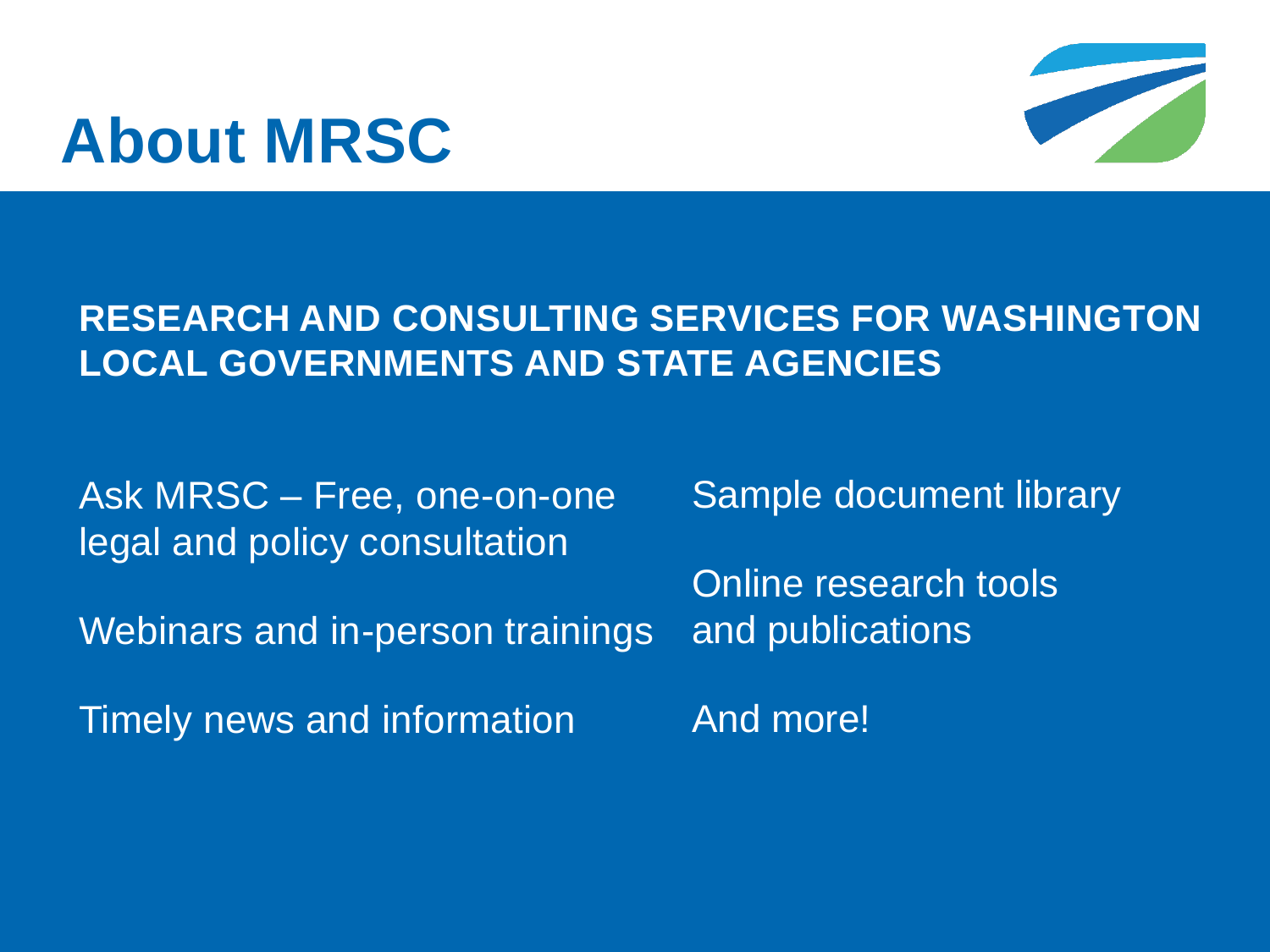

## To view or download an in-depth review, please visit http://MRSC.org/Home/Publications or click the link:

*[Annexation by Washington Cities and Towns](http://mrsc.org/getmedia/f7797a3e-d87b-4875-b70a-229a082d7ef3/Annexation-By-Washington-Cities-And-Towns.pdf.aspx?ext=.pdf)*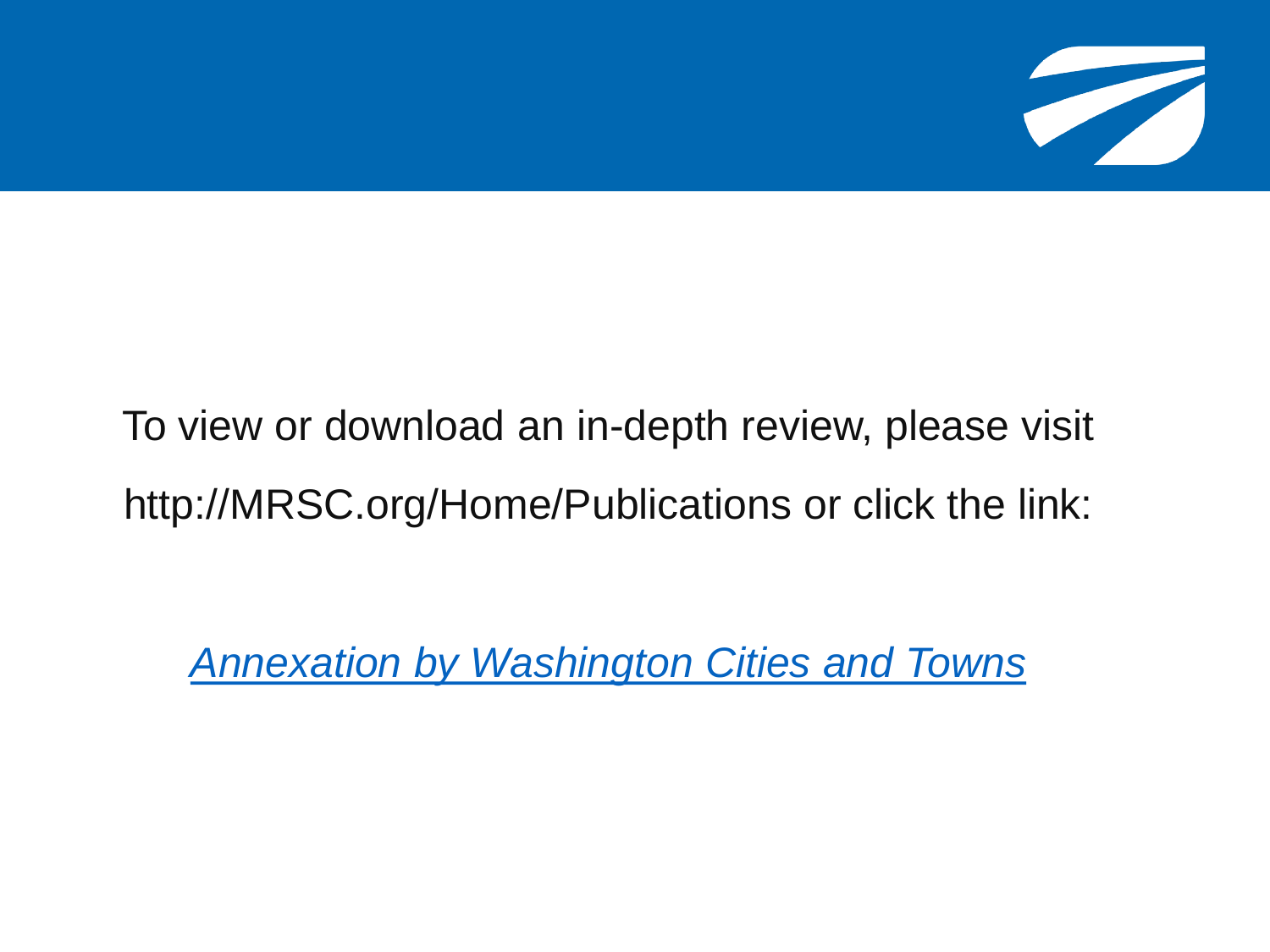## **Outline**



- A. Election Method
- B. Direct Petition Method 60% Assessed Property Value
- C. Alternative Direct Petition Method
- D. Annexation for Municipal Purposes
- E. Annexation of Federally Owned Areas
- F. Annexation of Unincorporated Islands
- G. Alternative Unincorporated Islands Interlocal Agreement Method
- H. Annexation of Fire District Interlocal Agreement Method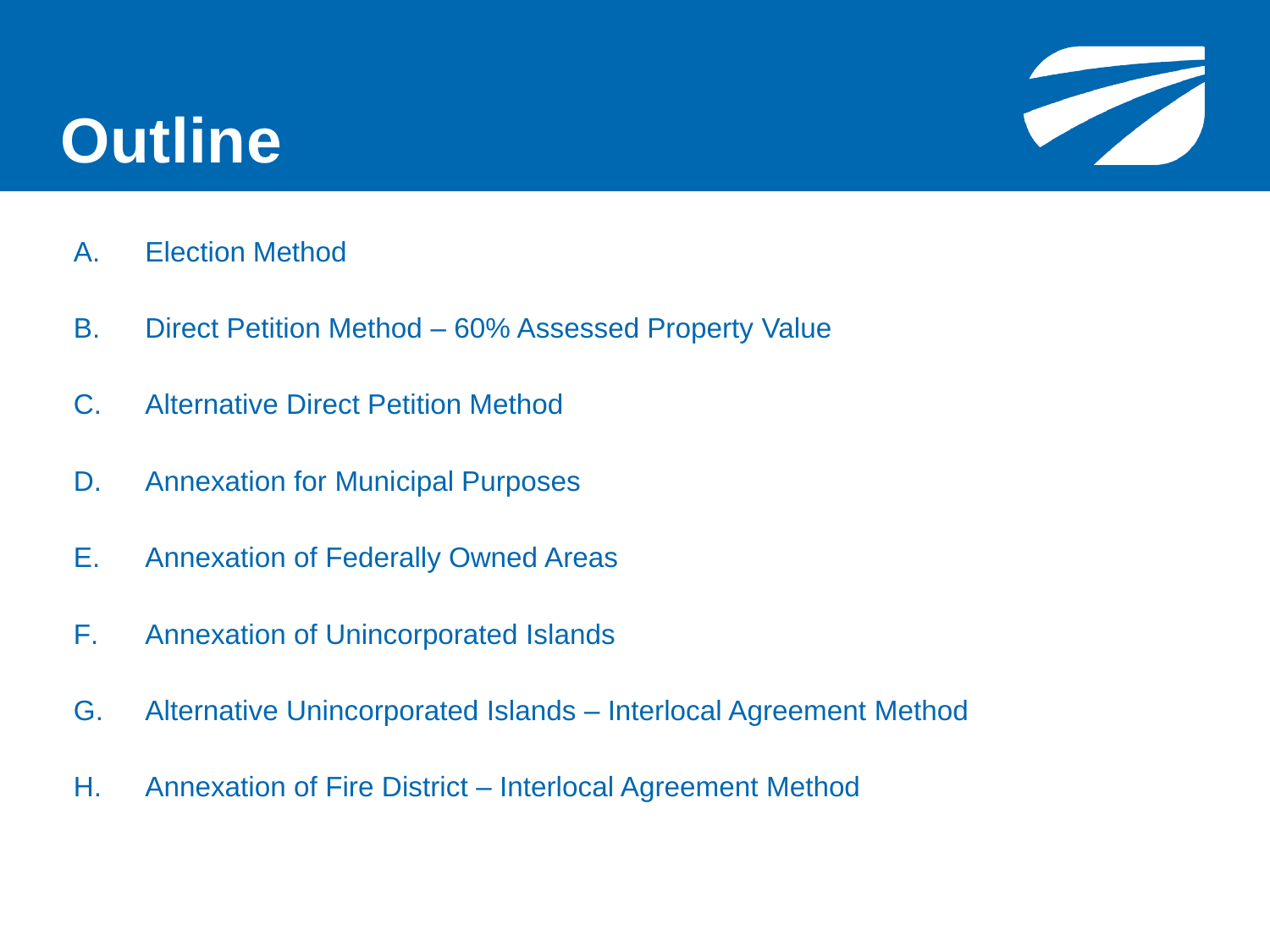

## **ELECTION METHOD**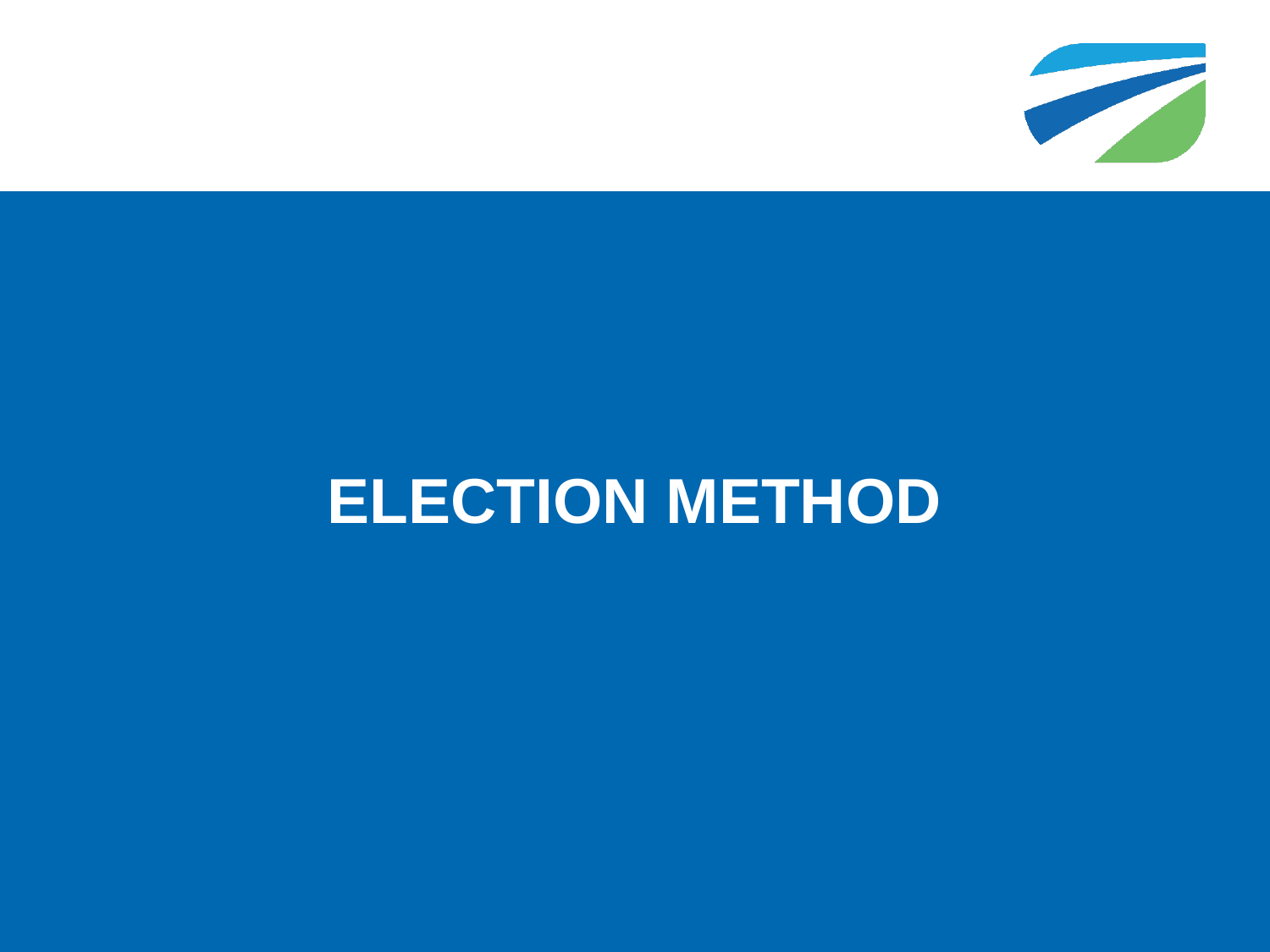

## **Option One: Initiated by Petition of Qualified Electors**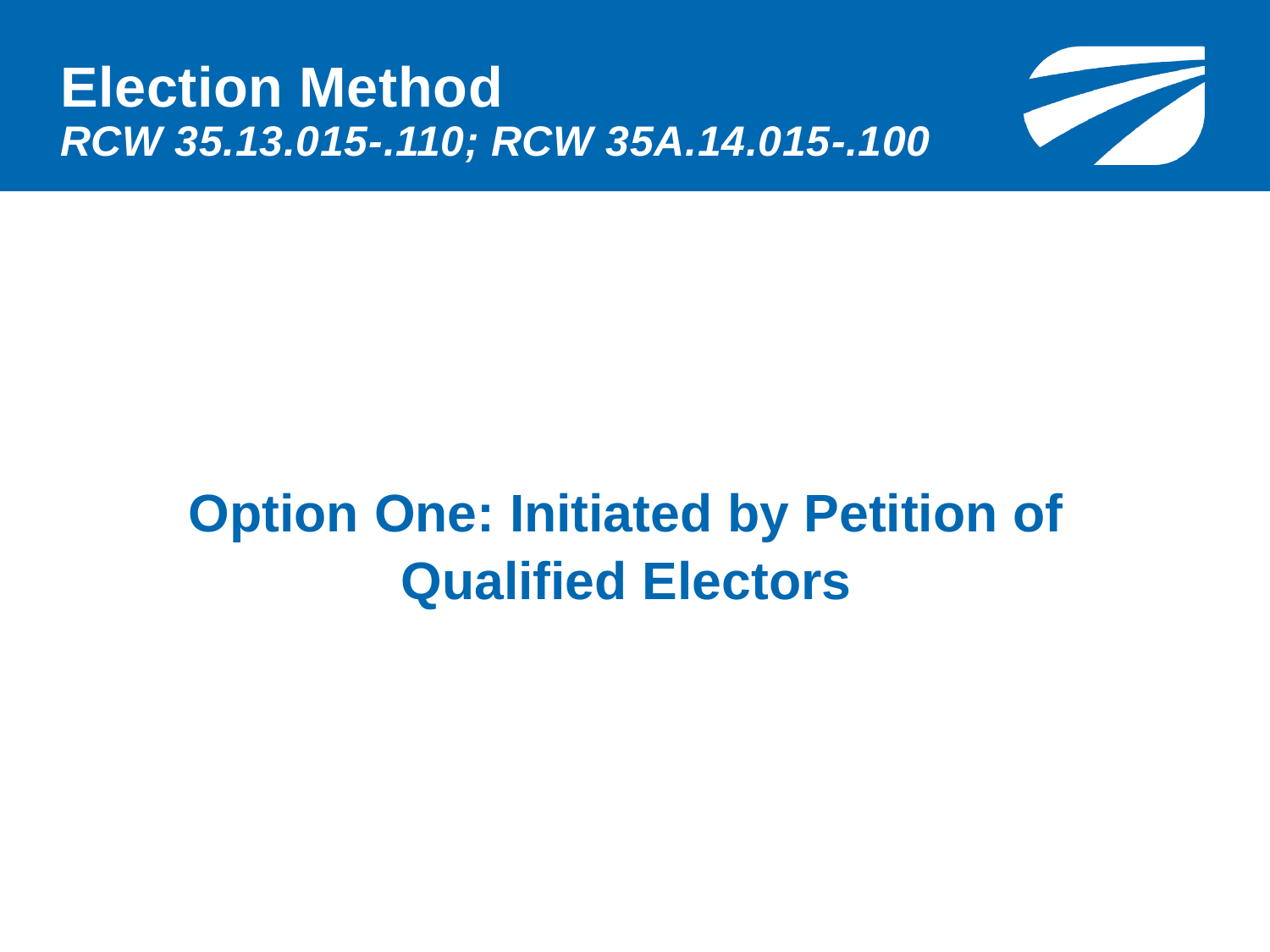

- A. Annexation of contiguous, unincorporated territory
- B. Initiated by Petition calling for Election signed by qualified electors living in the area to be annexed equal in number to:
	- 1. For First and Second Class Cities and Towns (FSCCT) 20% of votes cast in last general election
	- 2. For Code Cities 10% of votes cast in last general election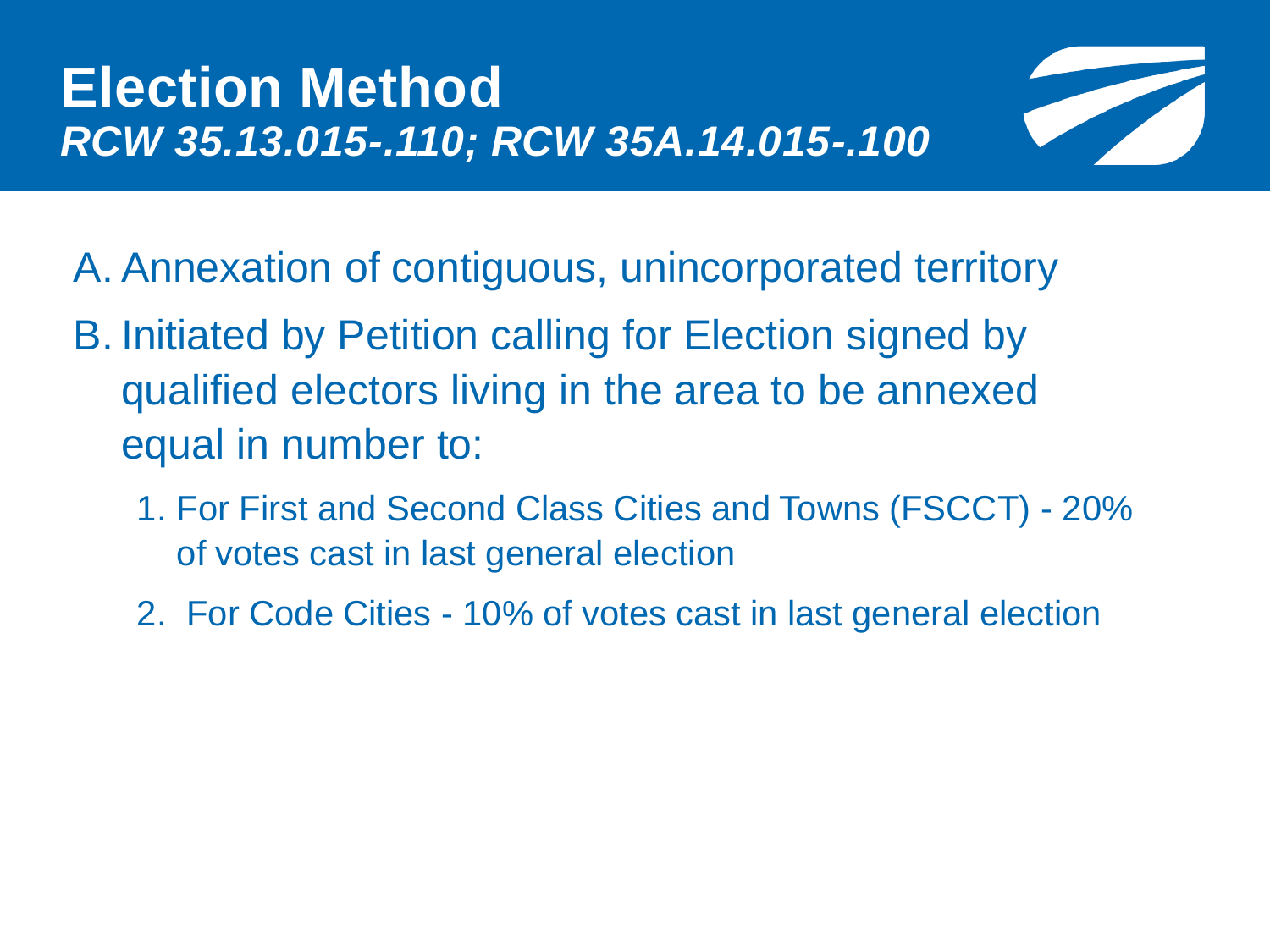

- 3. Mandatory contents of Petition
- 4. FSCCT only First submitted to and reviewed by Prosecuting Attorney for certification of petition\*
- 5. Filed with City Council and transmitted to County Auditor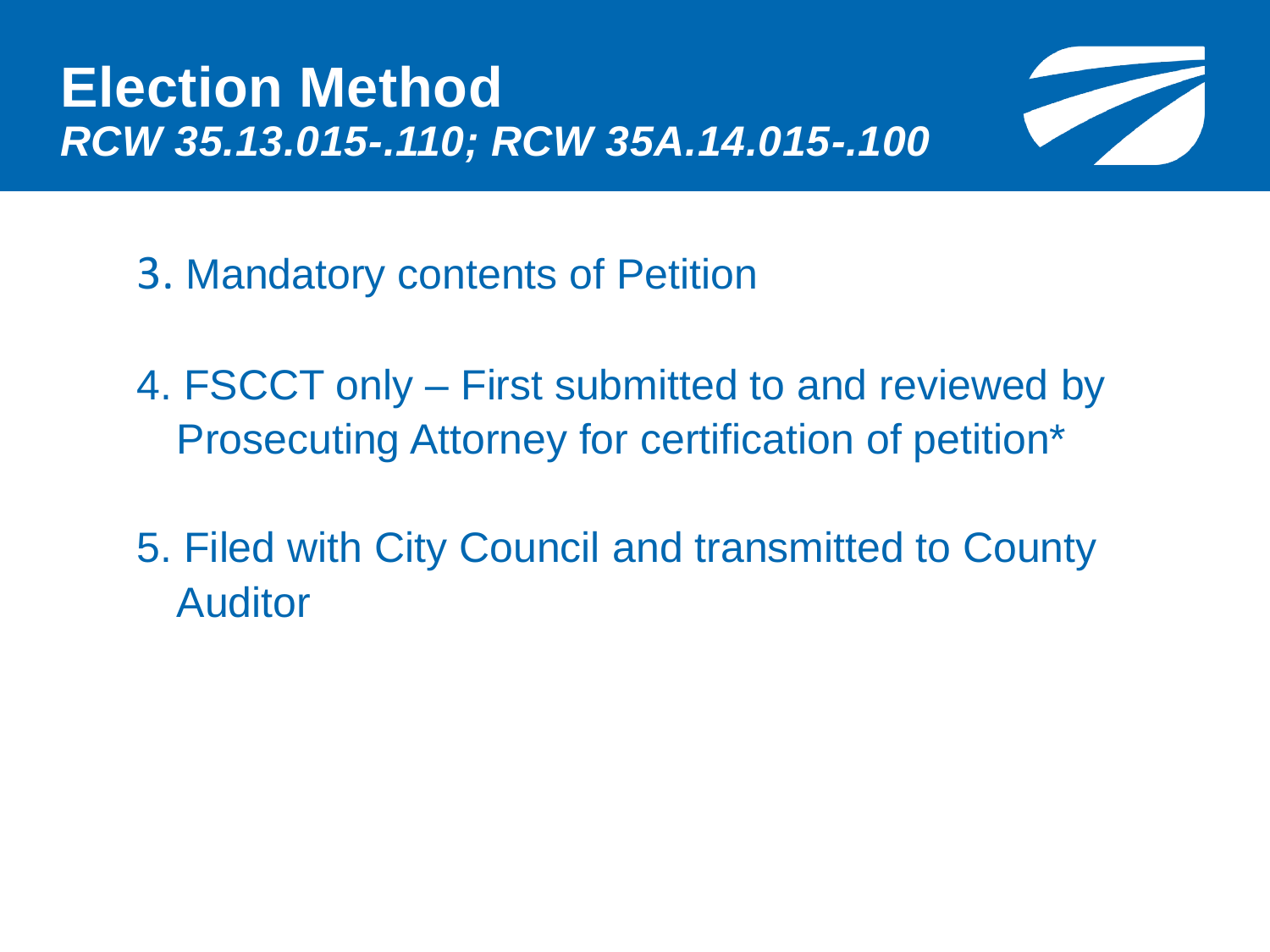

6. County Auditor to determine sufficiency of the petition, i.e. validity of the signatures *RCW 35.21.005; RCW 35A.01.040*

7. Approval by City Council - 60 days to pass resolution to approve or reject proposed annexation and notify petitioners of its action; Formal public hearing is optional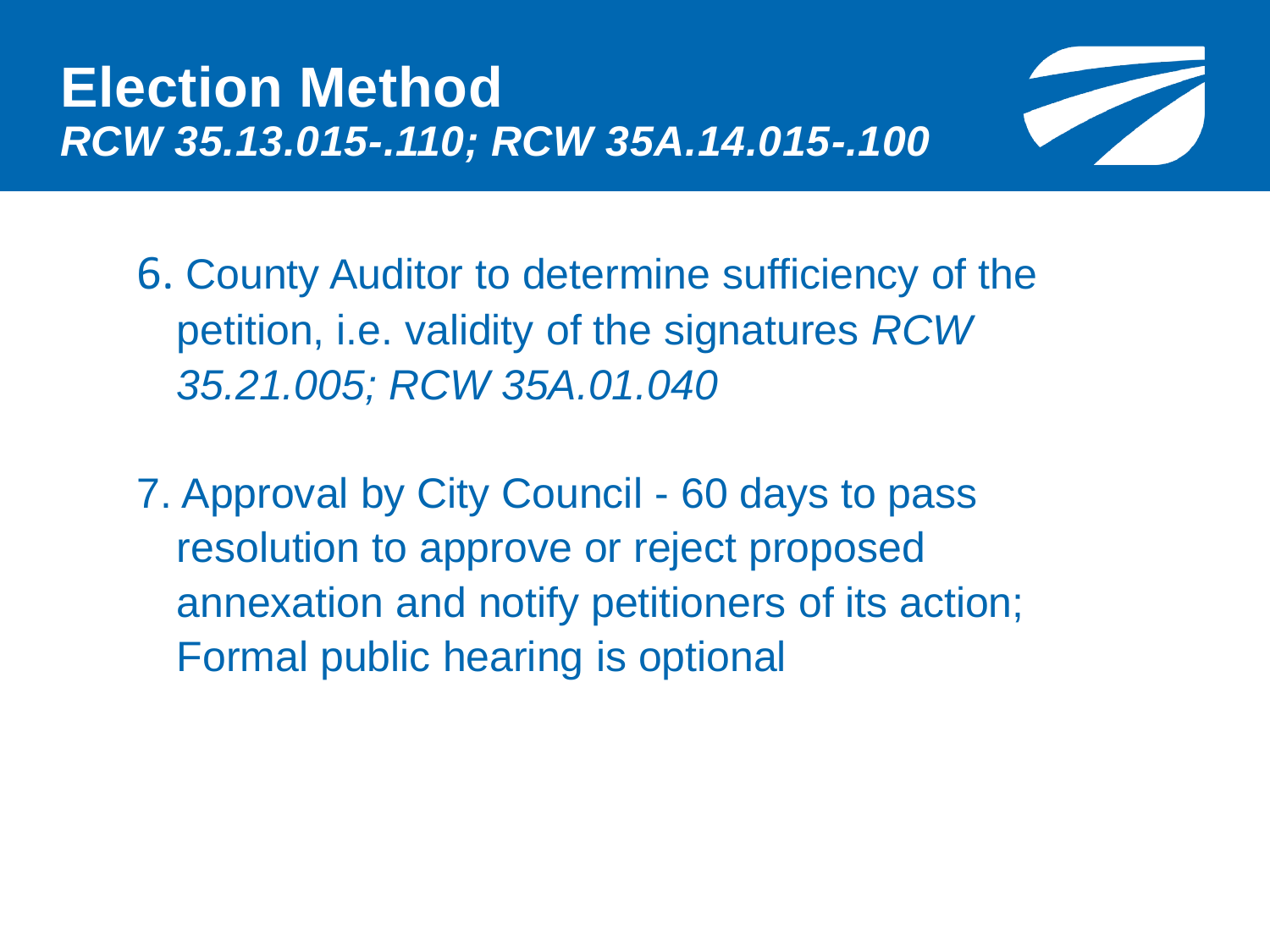

## **Option Two: Initiated by City Council Resolution**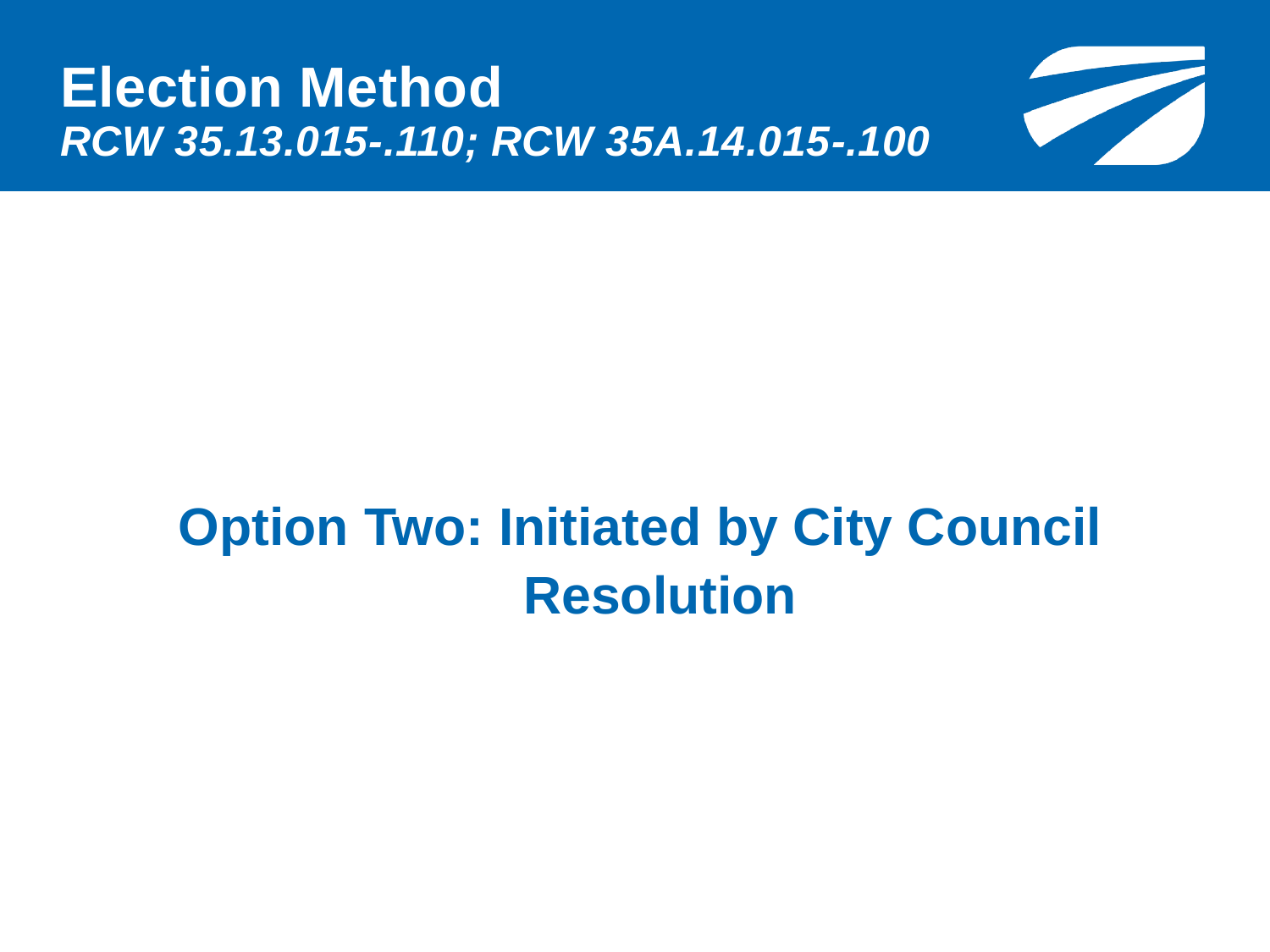

- C. Alternative: Initiated by City Council Resolution calling for Election
	- 1. Council must determine that the best interests and general welfare of the City would be served by annexation
	- 2. Formal public hearing is optional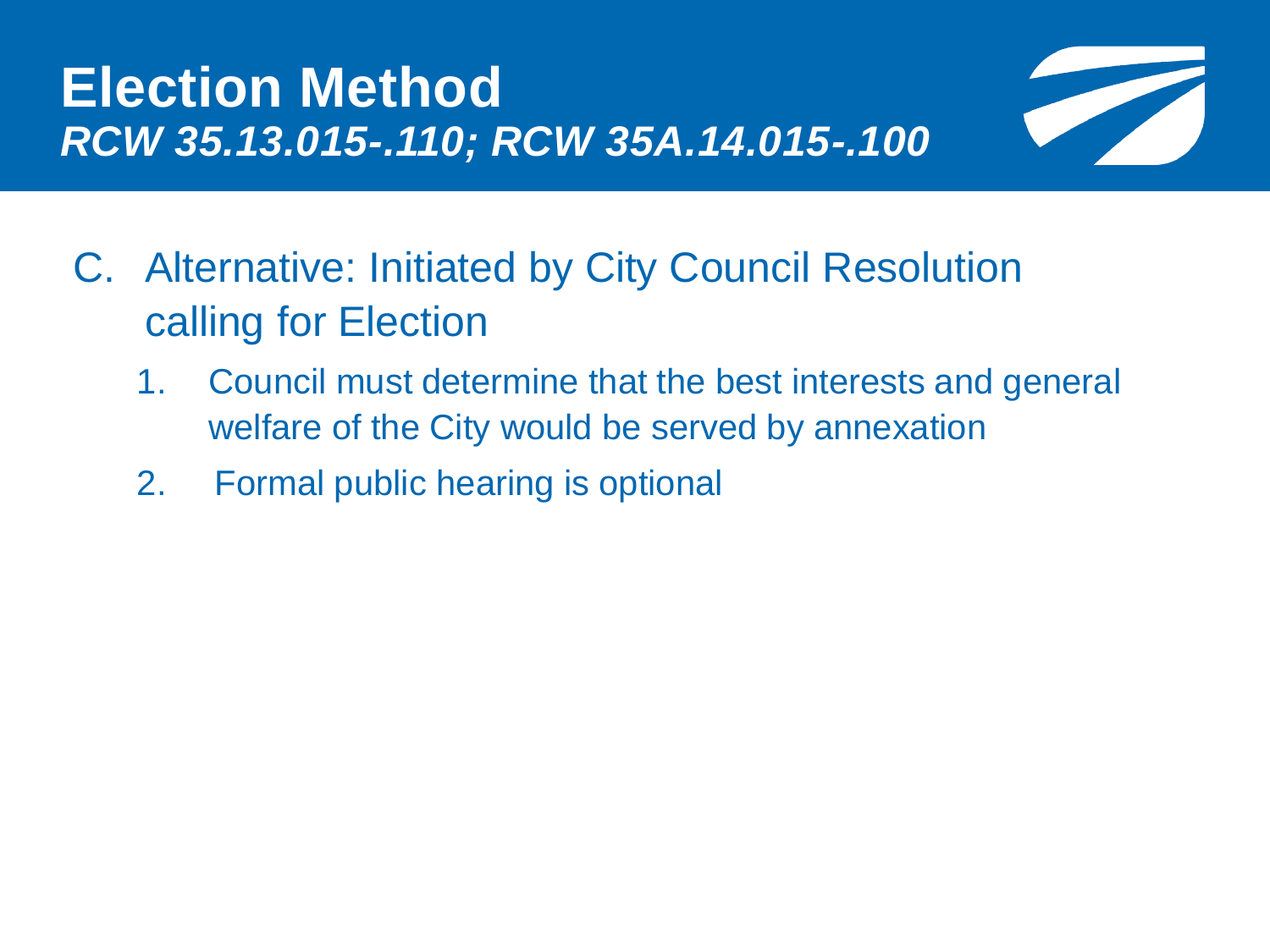

- D. Optional additional questions to put to voters included in petition/resolution:
	- 1. Whether annexed area will be assessed and taxed at same rate and required to assume all or portion of City's existing indebtedness
	- 2. Whether the City will require simultaneous adoption of comprehensive plan for annexed area, if prepared
	- 3. Whether Community Municipal Corporation will be created and council members elected *RCW 35.14.010-.060*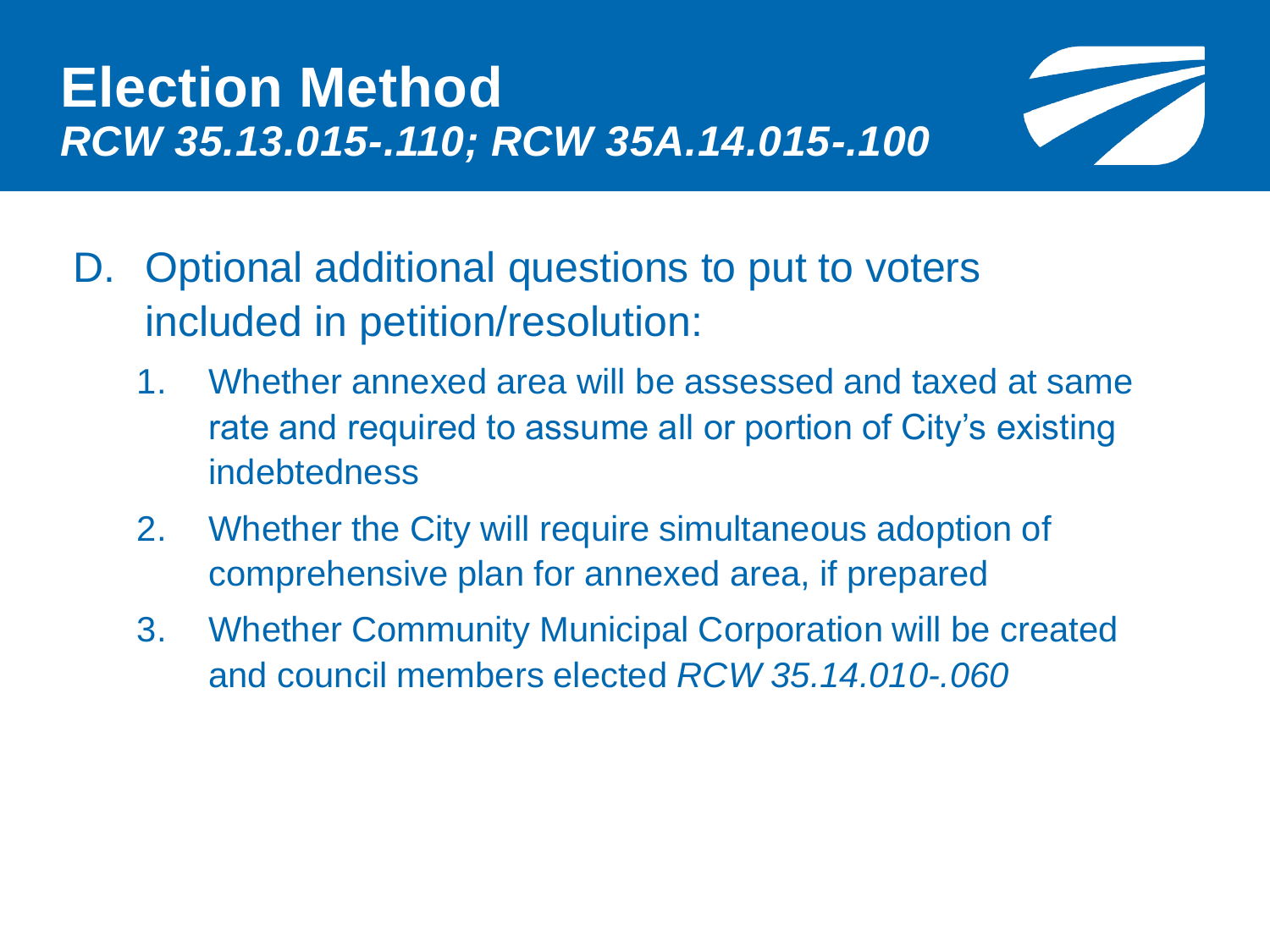

- E. City-Approved Petition/Resolution filed with County governing body
	- **1. Notice to Boundary Review Board (BRB) if applicable (petition for review can be deemed "not necessary" if less than ten acres and \$2Million assessed value)**; or
	- 2. Notice to ad hoc annexation review board for FSCCT or County Annexation Review Board for Code Cities; and
	- 3. Notice to library/fire districts *RCW 35.13.270; RCW 35A.14.1801*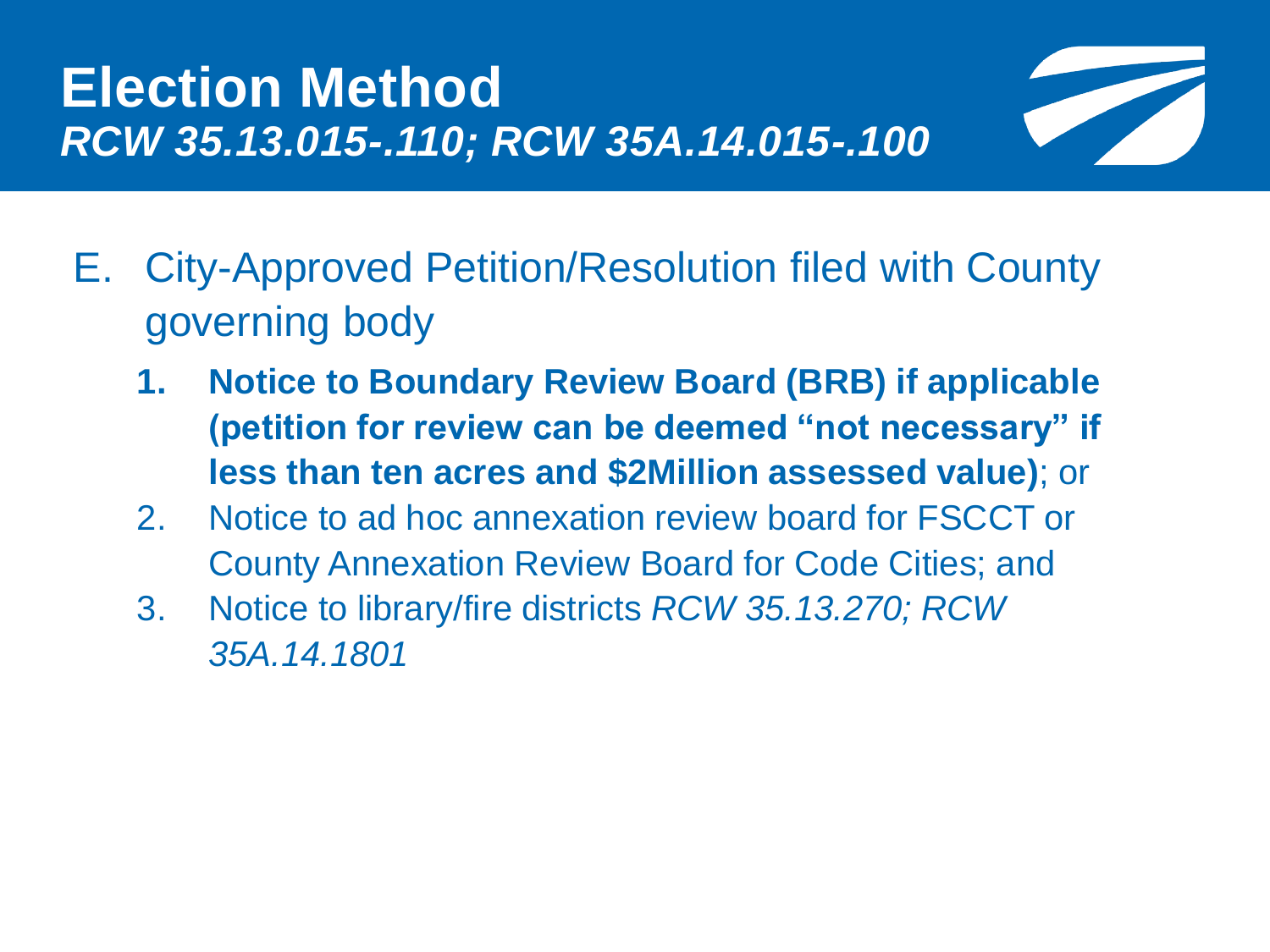

- **F. If approved by Boundary Review Board**/Ad hoc/County Annexation Review Board, then:
	- 1. FSCCT: Board approval filed with *County* which must approve petition/resolution calling for election if complies with legal requirements
		- a. If initiated by petition, *County* must first conduct a public hearing
		- b. If initiated by City resolution, no hearing is required
	- 2. Code: applicable *review board* conducts public hearing and makes determination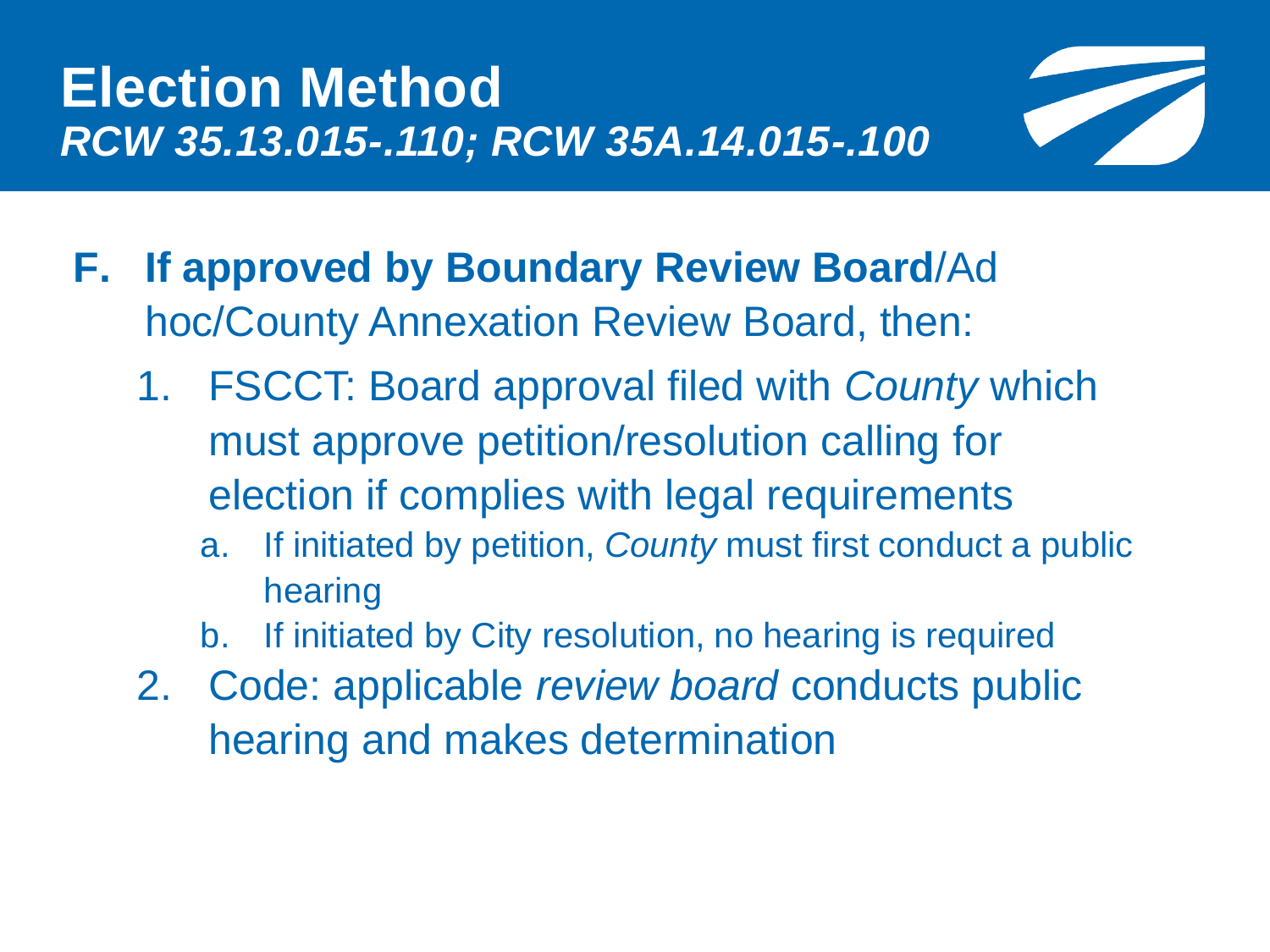

## **Annexation Petition/Resolution Goes to Voters**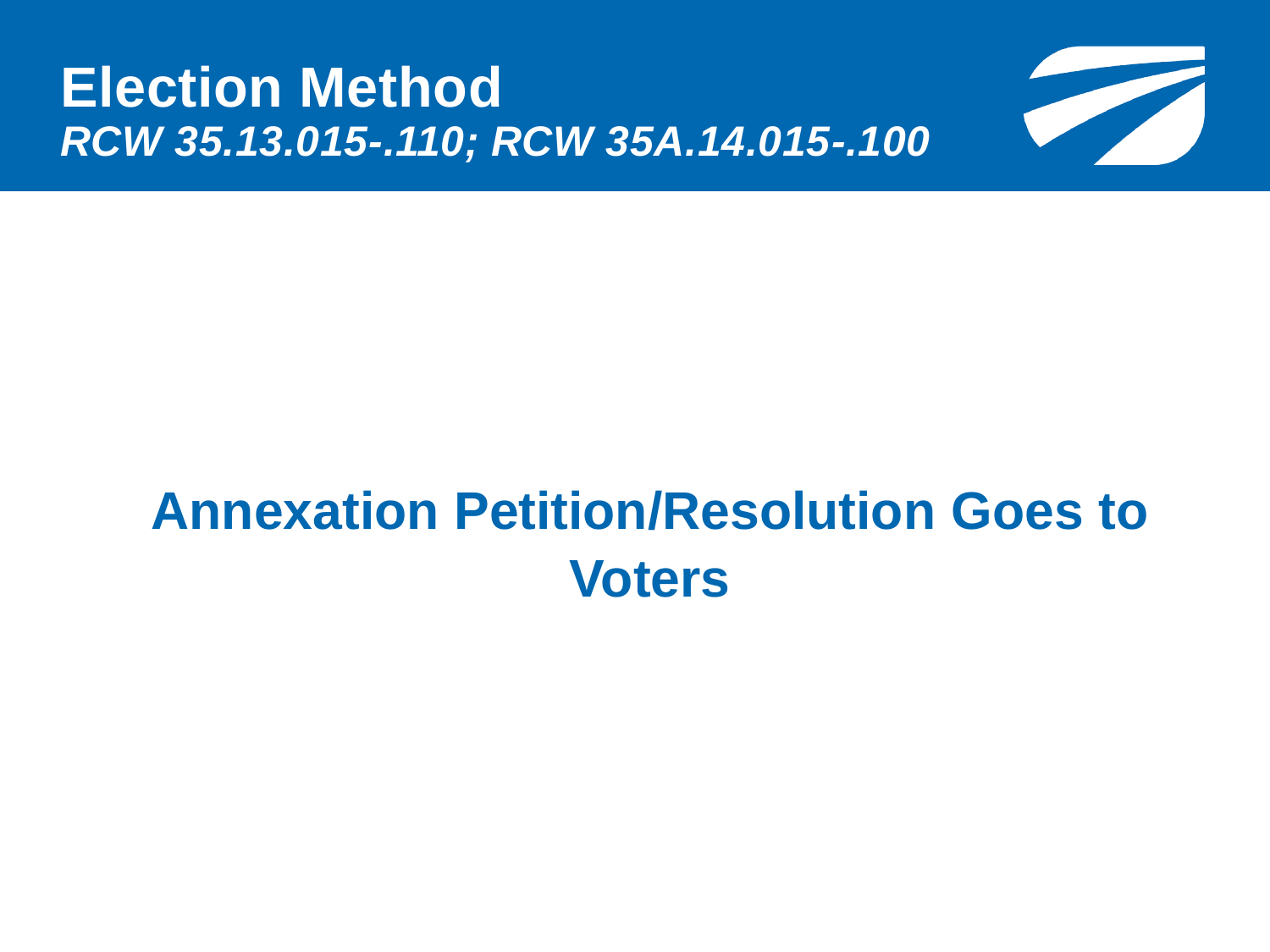

- G. Election on Annexation
	- 1. On statutory dates for special elections *RCW 29A.04.330*
	- 2. Cost borne by annexing City
	- 3. Only qualified registered voters residing within the annex area may vote *RCW 35.13.070*
	- 4. Notice of election posted and published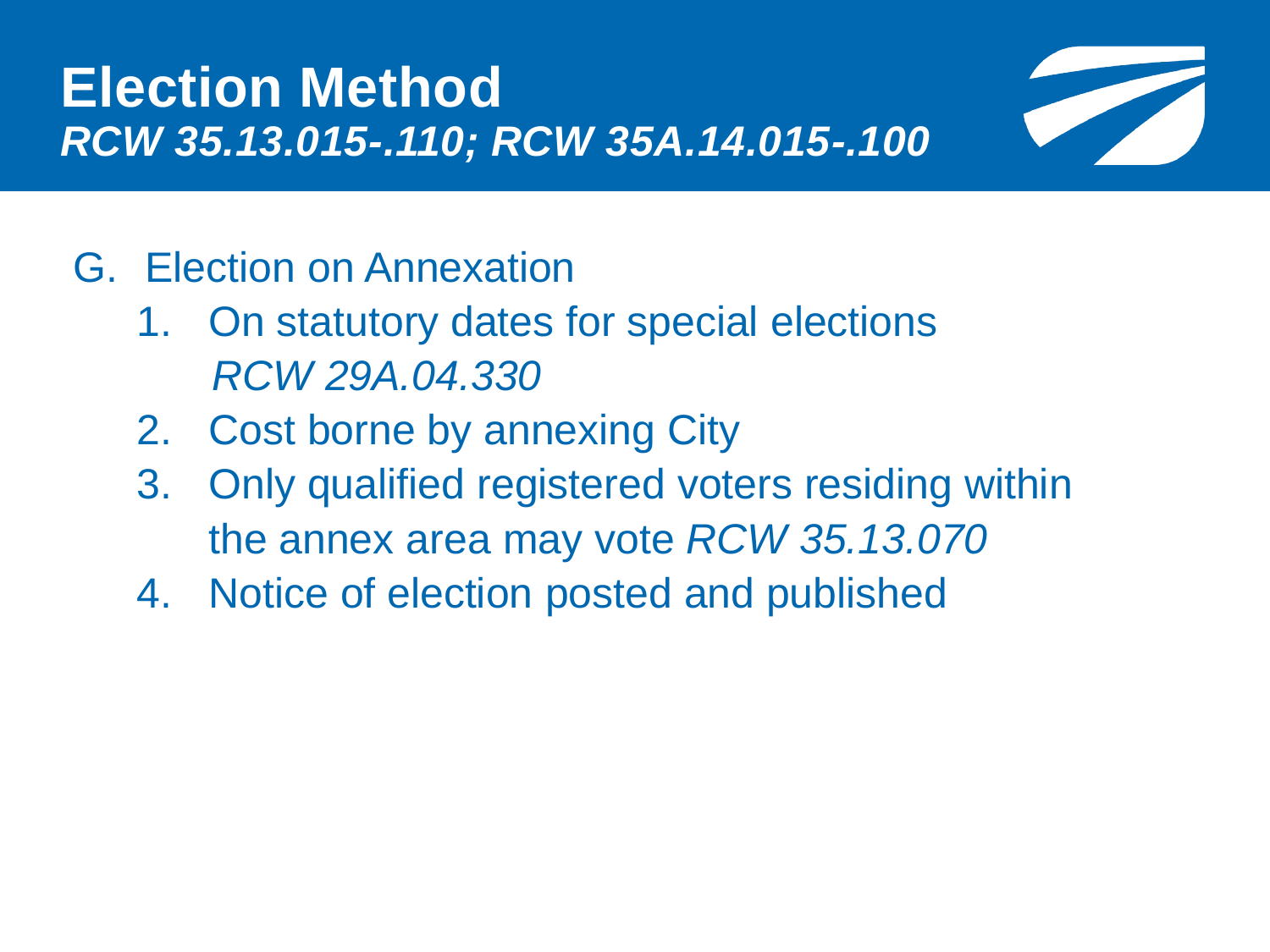

#### 5. Minimum vote required

- a. For or against annexation, adoption of comprehensive plan, and/or creation of community municipal corporation – **simple majority of votes cast**
- b. For or against assumption of existing indebtedness **60% of those voting in the area proposed for annexation**, if the number of persons voting is at least 40% of the total number of votes cast in the area at the last general election
- c. For or against annex/indebtedness combined ballot same as b; however if approved by more than 50% but less than 60%, City may still adopt resolution accepting annexation without assumption of debt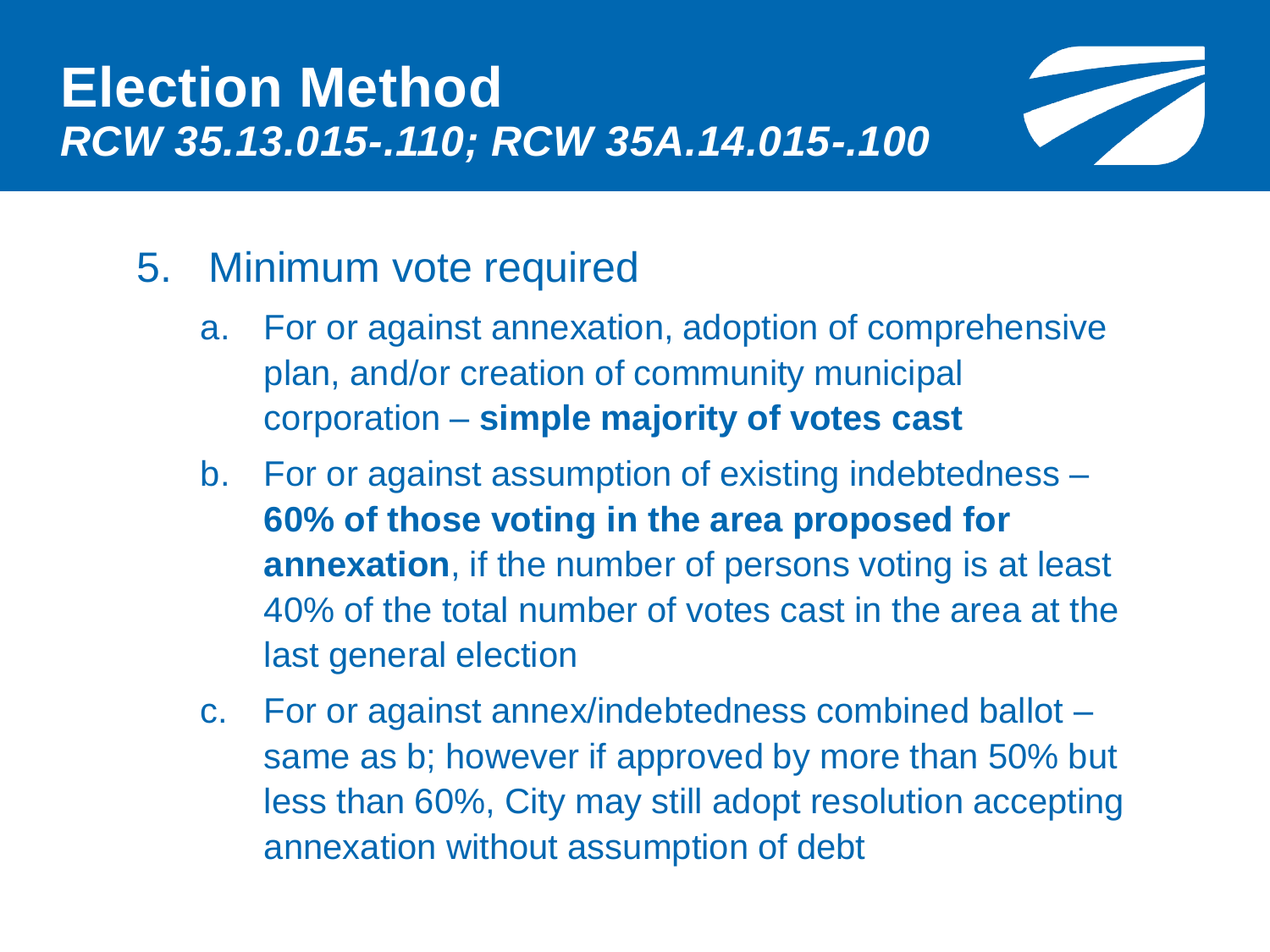

## **If Annexation Approved by Voters…**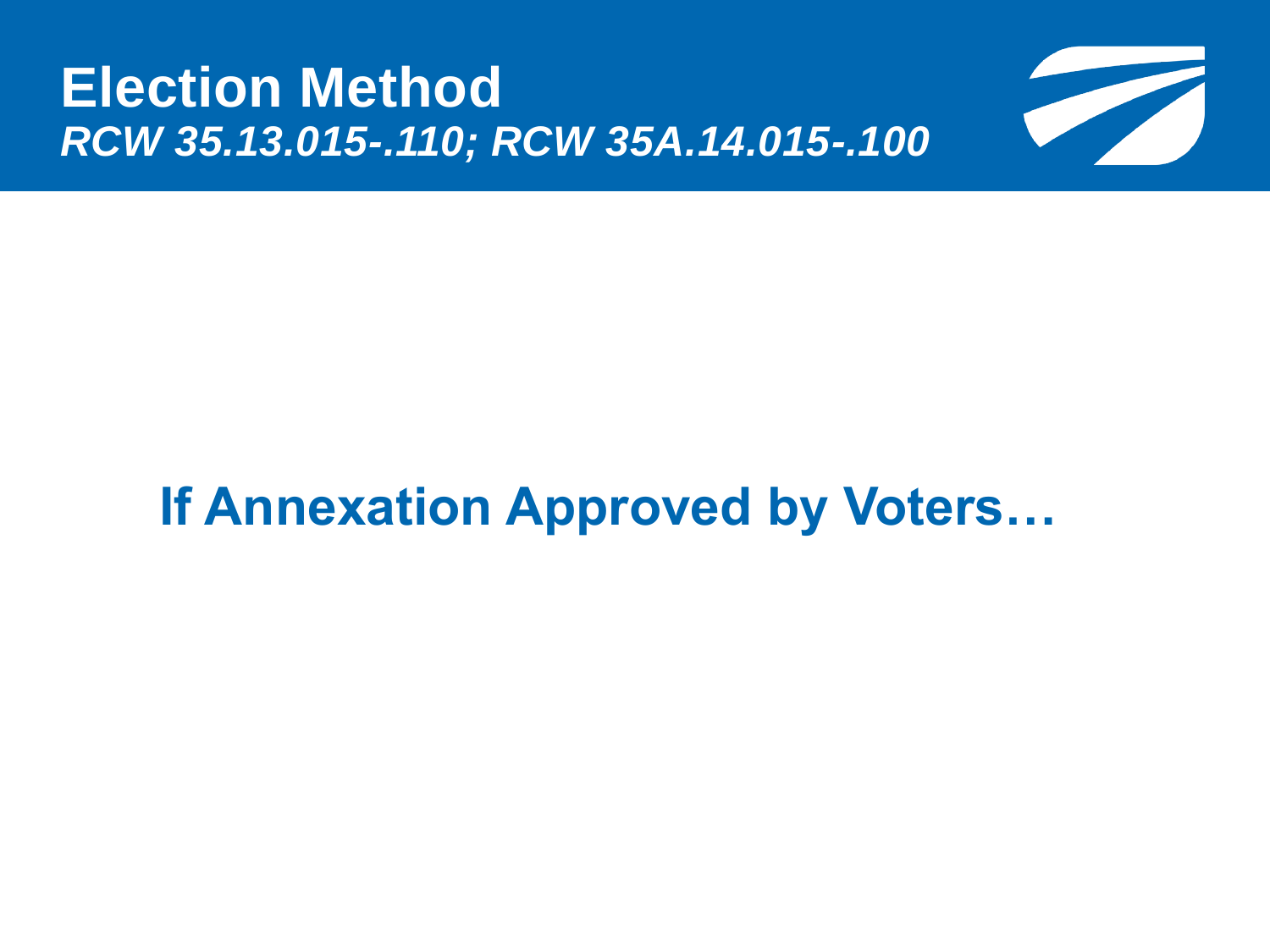

- H. Results certified by County auditor
- I. City adopts annexation-related ordinances
- J. Effective date of annexation is fixed by ordinance
- K. City provides Notice of Annexation to affected agencies, including utilities and DOR for sales and use taxes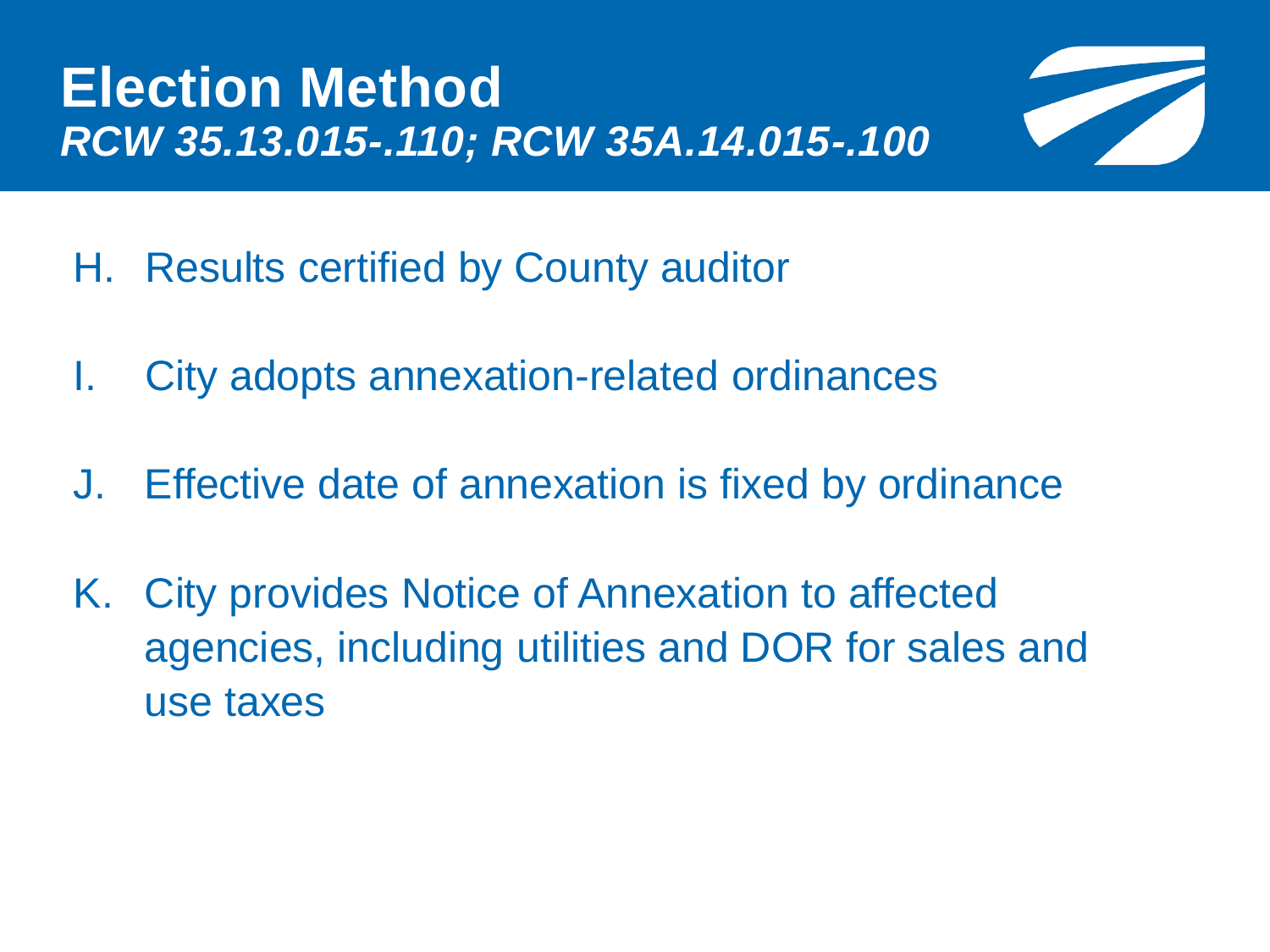

## **DIRECT PETITION METHOD**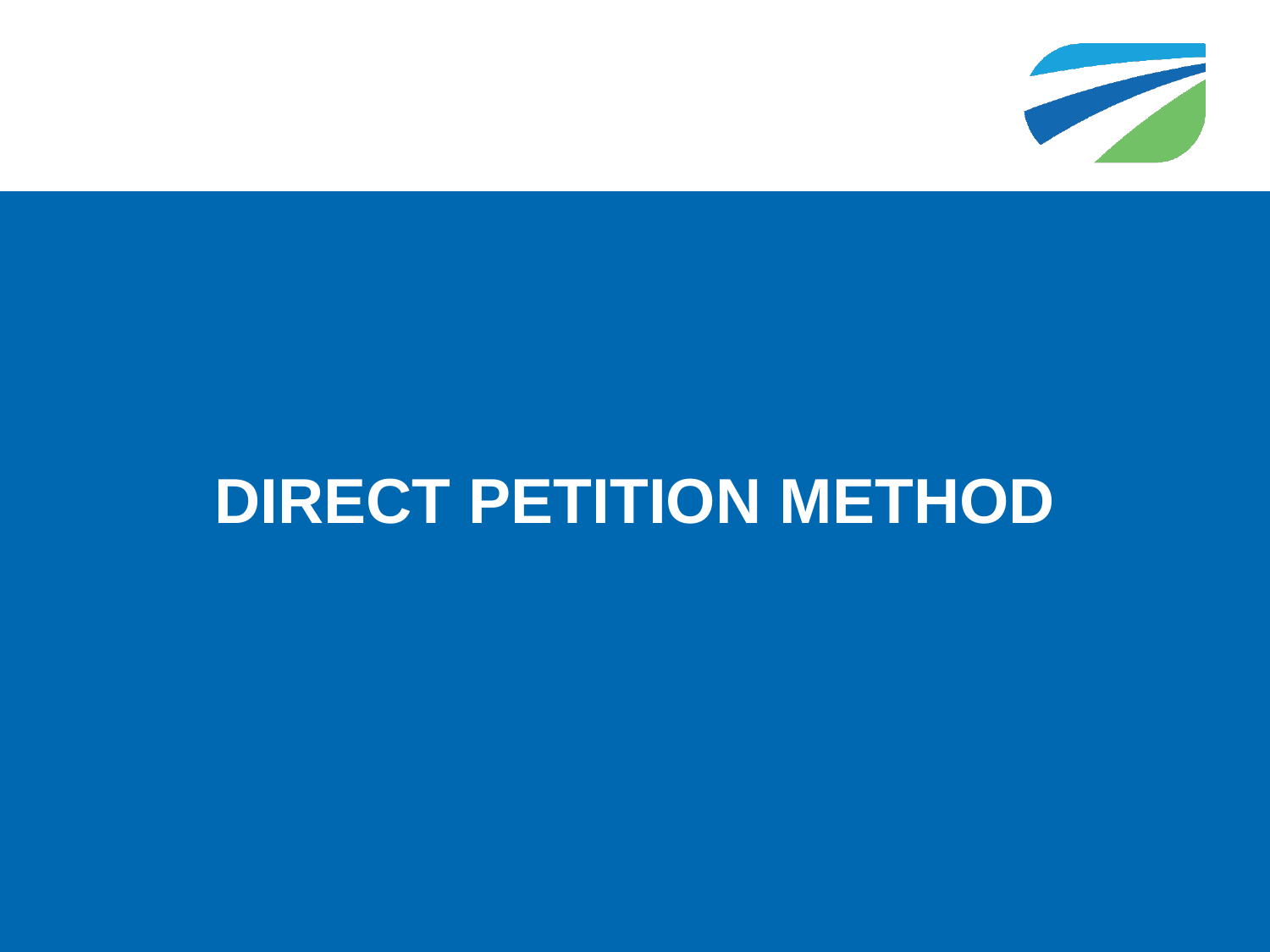### **Direct Petition Method – Owners of 60% Property Value** *RCW 35.13.015-.110; RCW 35A.14.015-.100*



- A. Most frequent method; no election or referendum
- B. Annexation of contiguous, unincorporated territory
- C.Initiated by Notice of Intent to City Council, signed by:
	- 1. Not less than 10% of residents of annexation area (FSCCT only); OR
	- 2. Owners of not less than 10% of the assessed value of the property to be annexed; OR
	- 3. Board of Directors of school district (only for district-owned property) *RCW 28A.335.110*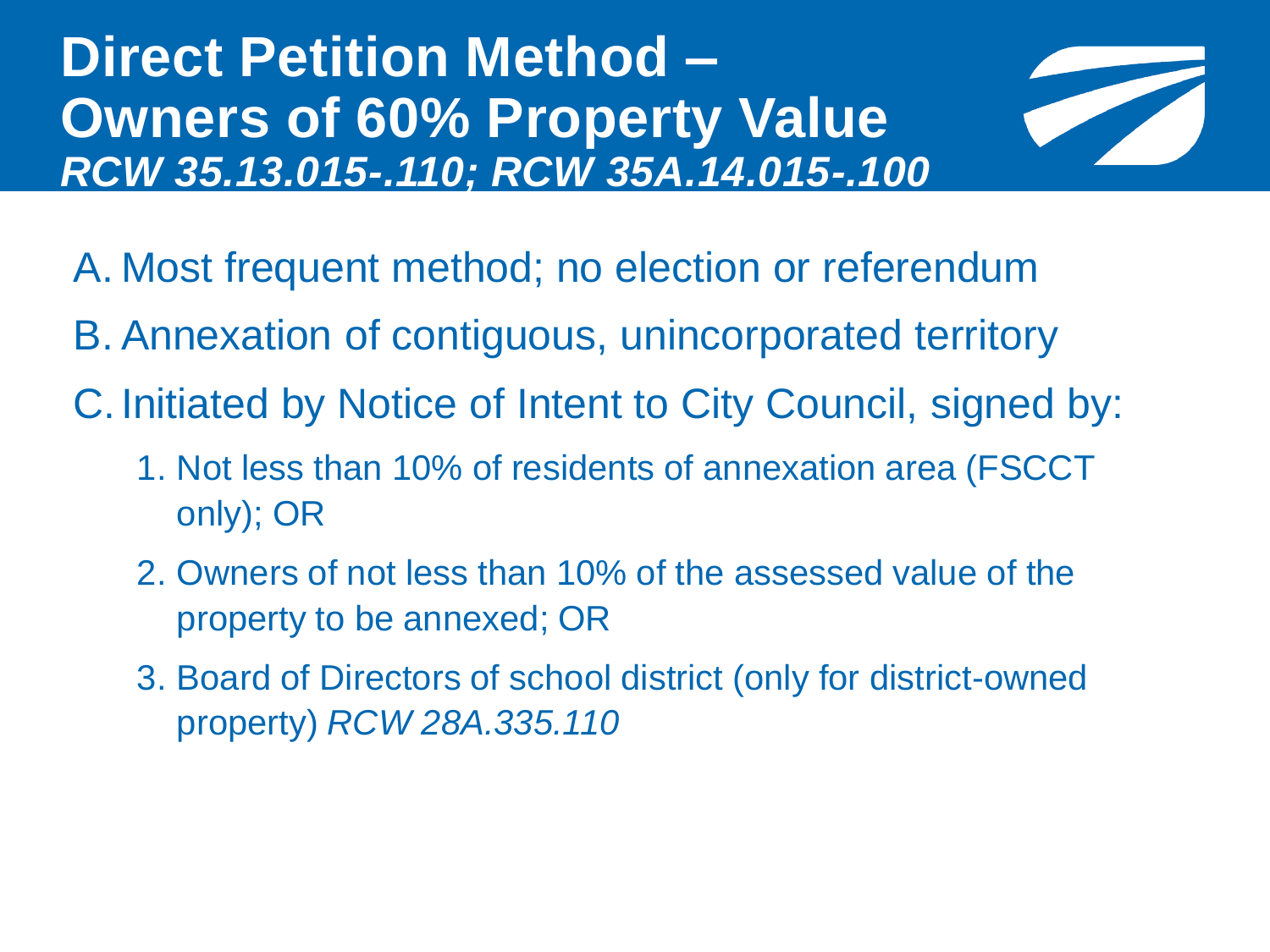### **Direct Petition Method – Owners of 60% Property Value** *RCW 35.13.015-.110; RCW 35A.14.015-.100*



- D.City Council to hold meeting with Initiators within 60 days of Notice of Intent. Council to decide:
	- 1. Whether to accept, reject, or modify (discretionary, non-binding, purely procedural decision)
	- 2. Whether to require simultaneous comprehensive plan amendment/zoning regulation
	- 3. Whether to require assumption of indebtedness
- E. If Council accepts, Initiators to draft and circulate Petition calling for Annexation
	- **Must be signed by owners of not less than 60% of the assessed value of the property to be annexed**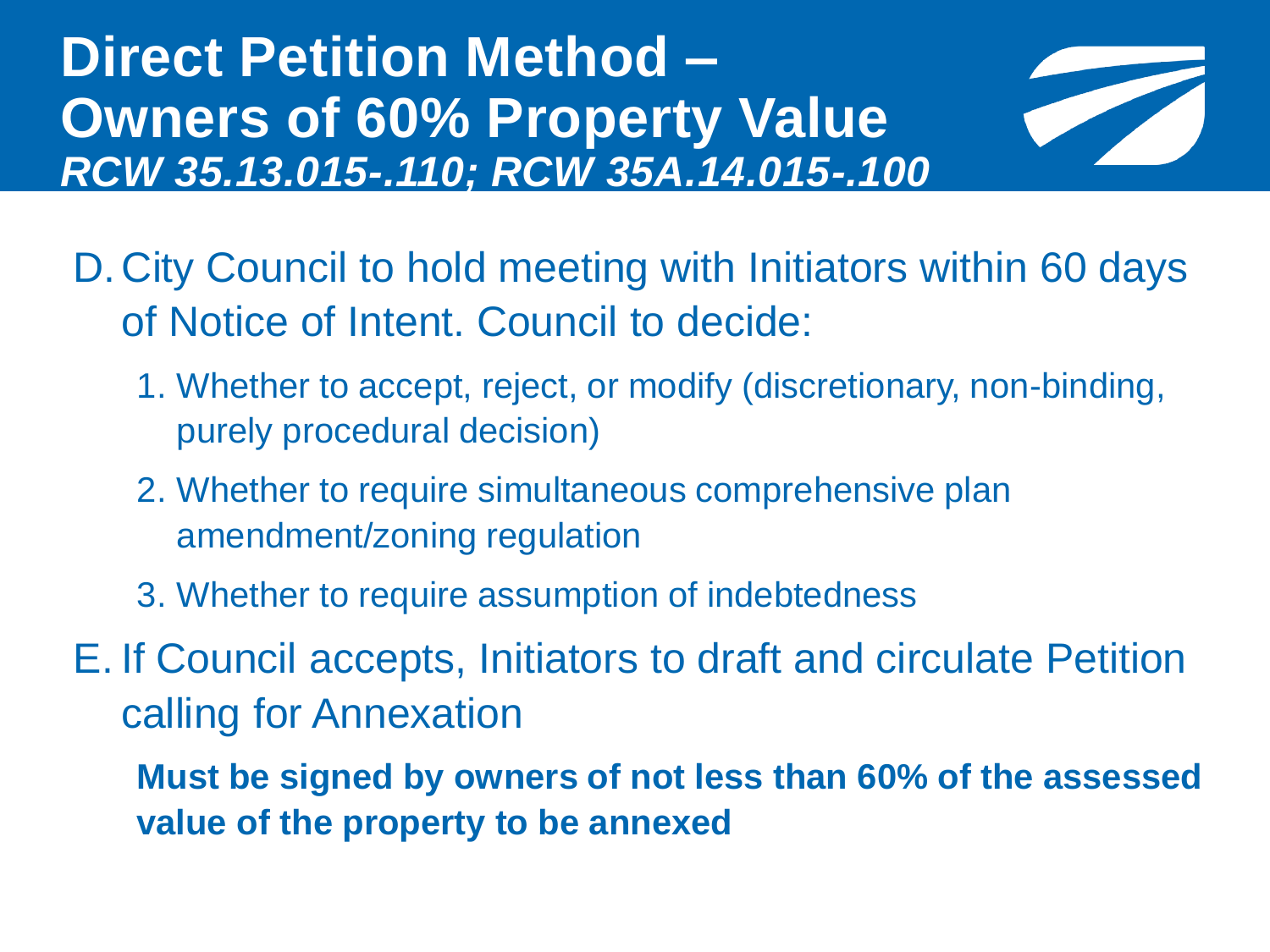**Direct Petition Method – Owners of 60% Property Value** *RCW 35.13.015-.110; RCW 35A.14.015-.100*



- F. Petition filed with City which transmits it to County Auditor for sufficiency determination, i.e. validity of the signatures *RCW 35.21.005; RCW 35A.01.040*
- G.Then the City *may* hold a hearing to consider the petition but is not required to.
- H.City Council approves annexation by adopting ordinance. **In Counties with BRB, City subject to BRB review before adopting annexation ordinance**.
	- 1. In Counties without BRB, Code Cities not required to go before the County Annexation Review Board *RCW 35A.14.220;* But FSCCT technically are required to go to ad hoc review *RCW 35.13.171*
- I. Effective date of Annexation Ordinance and Notice of Annexation same as Election Method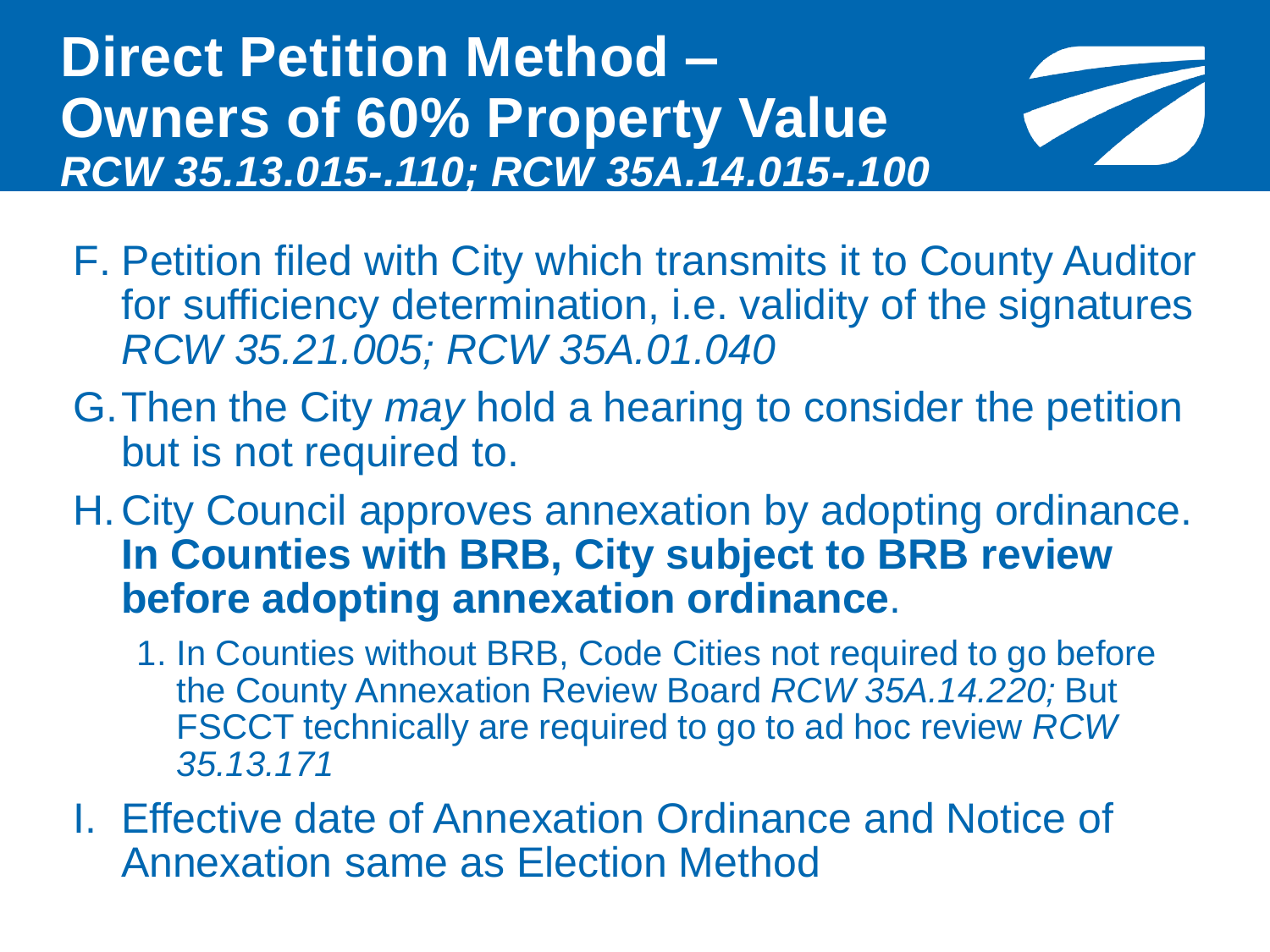

## **ALTERNATIVE DIRECT PETITION METHOD**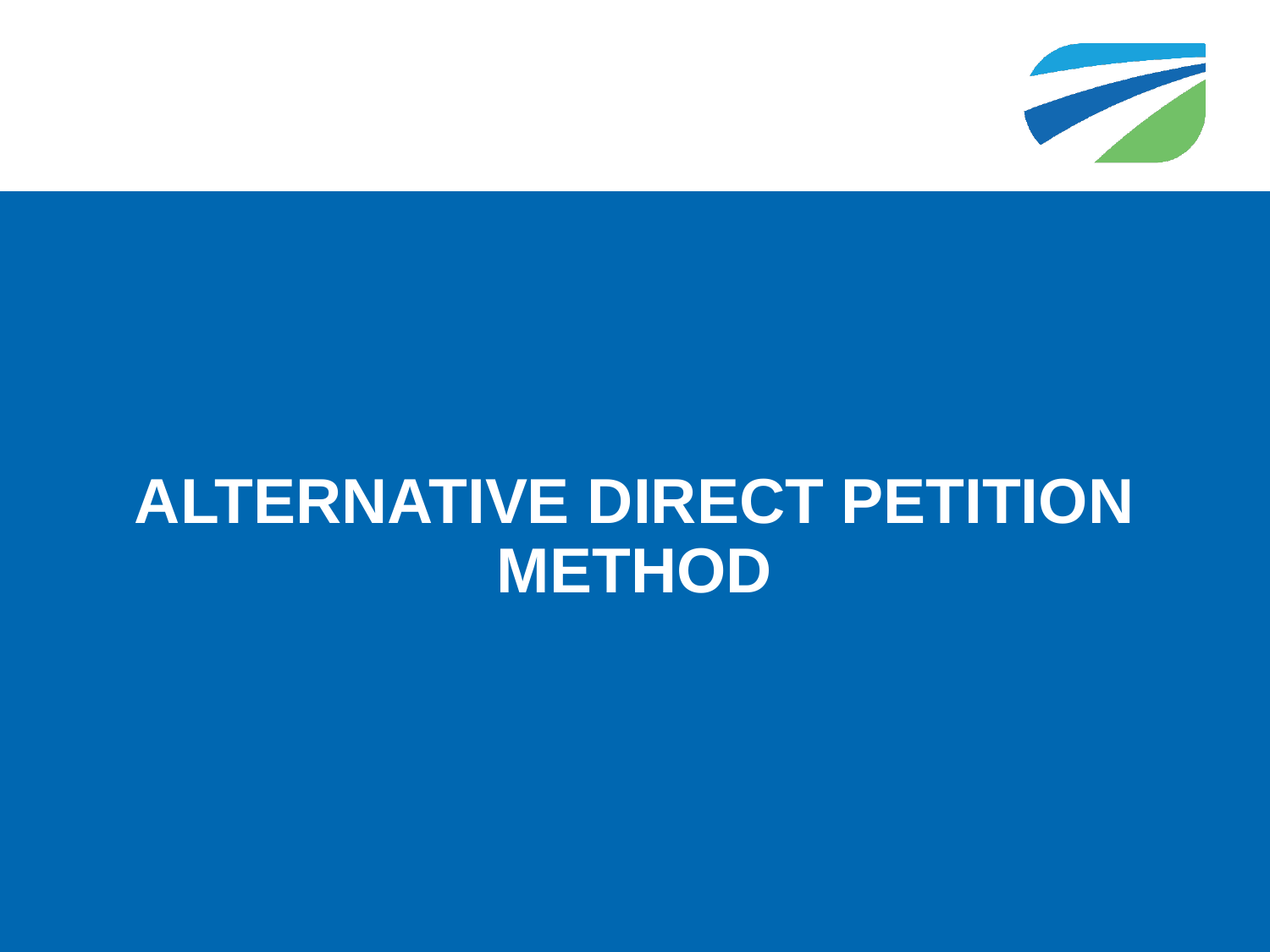### **Alternative Direct Petition Method**  *RCW 35.13.410; RCW 35A.14.420*



- A. Legislature created Alternative Method in 2003 after the Supreme Court declared the 60% assessed value method unconstitutional. The Supreme Court eventually reversed itself, so both direct petition processes are still available.
- B. For the most part, the process requirements are the same as the 60% petition method
- C.Exception. Petition must be signed by:
	- 1. Owners of a majority of the acreage to be annexed; AND
	- 2. A majority of the registered voters residing in the area proposed for annexation. If there are no residents or no registered voters in the area to be annexed, then just owners of a majority of the acreage to be annexed.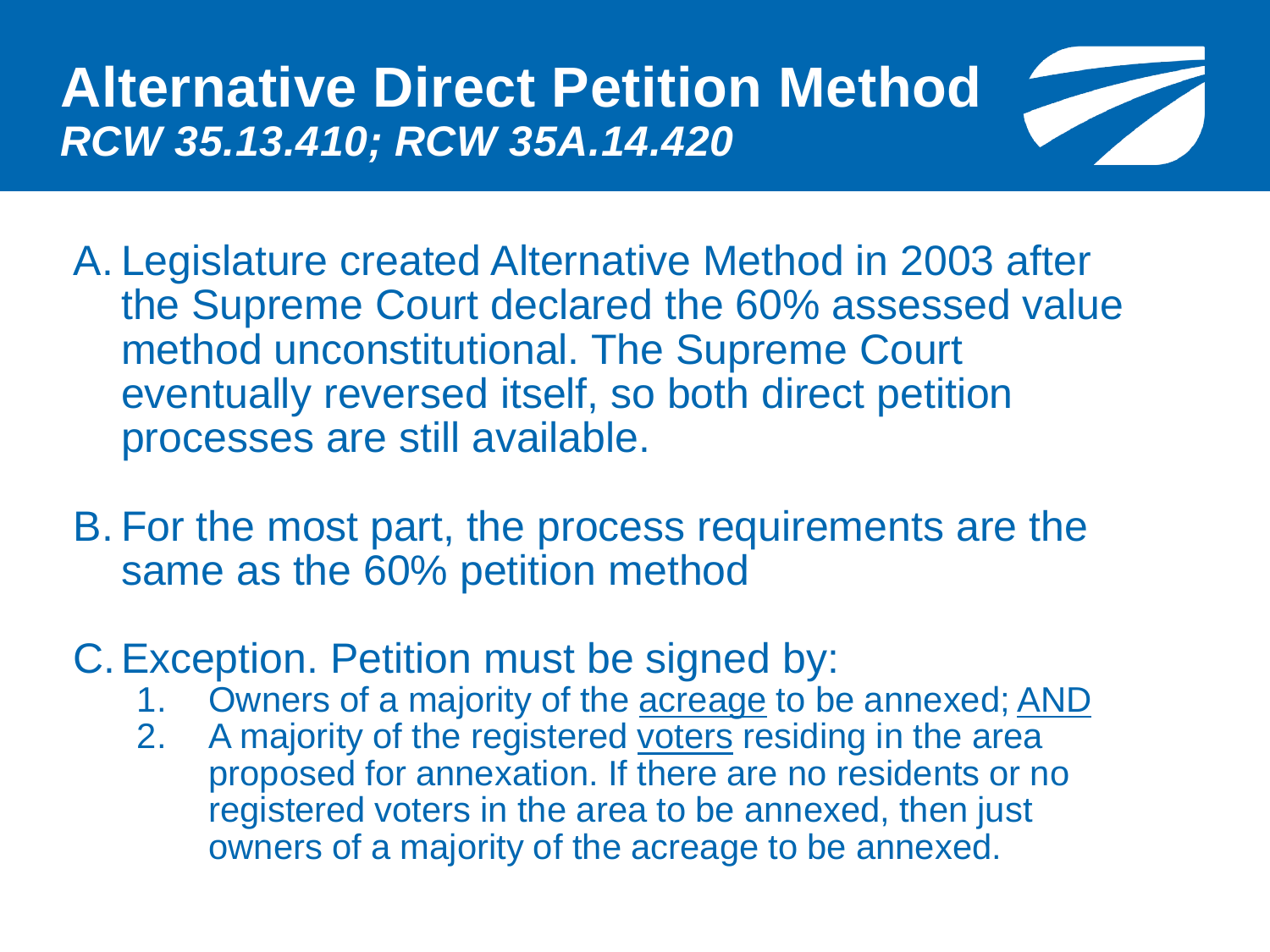

## **ANNEXATION FOR MUNICIPAL PURPOSES**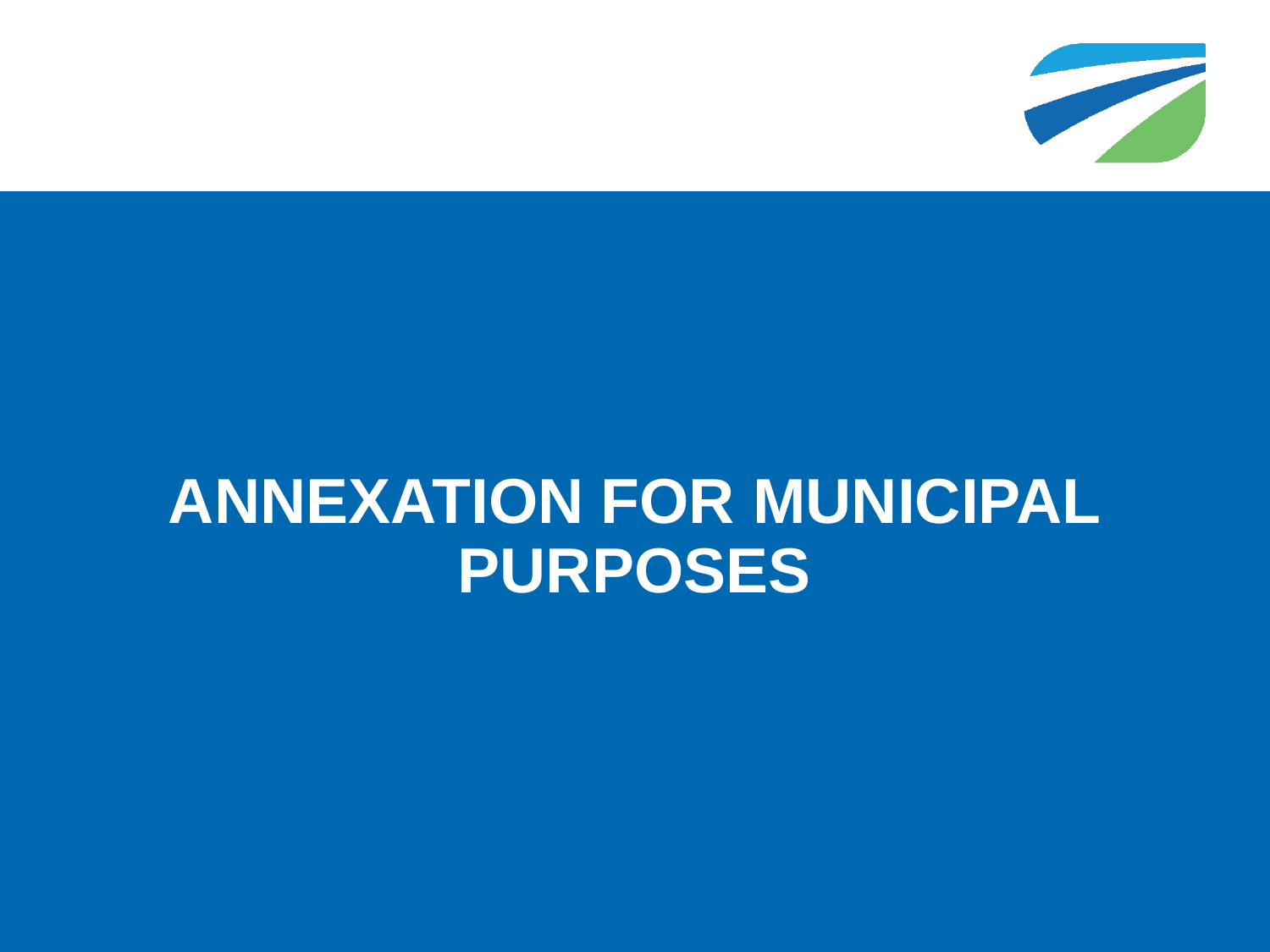**Annexation for Municipal Purpose** *RCW 35.13.180; RCW 35A.14.300*



- B. Technically, RCW 35.13.180 only applies to Second Class Cities and Towns, but First Class Cities probably may use this process under the omnibus grant of powers under RCW 35.22.570
- C.Code: Only property owned by the City; for "any municipal purpose"
- D.FSCCT: Property owned by the City OR all owners give written consent; for "park, cemetery, or other municipal purposes"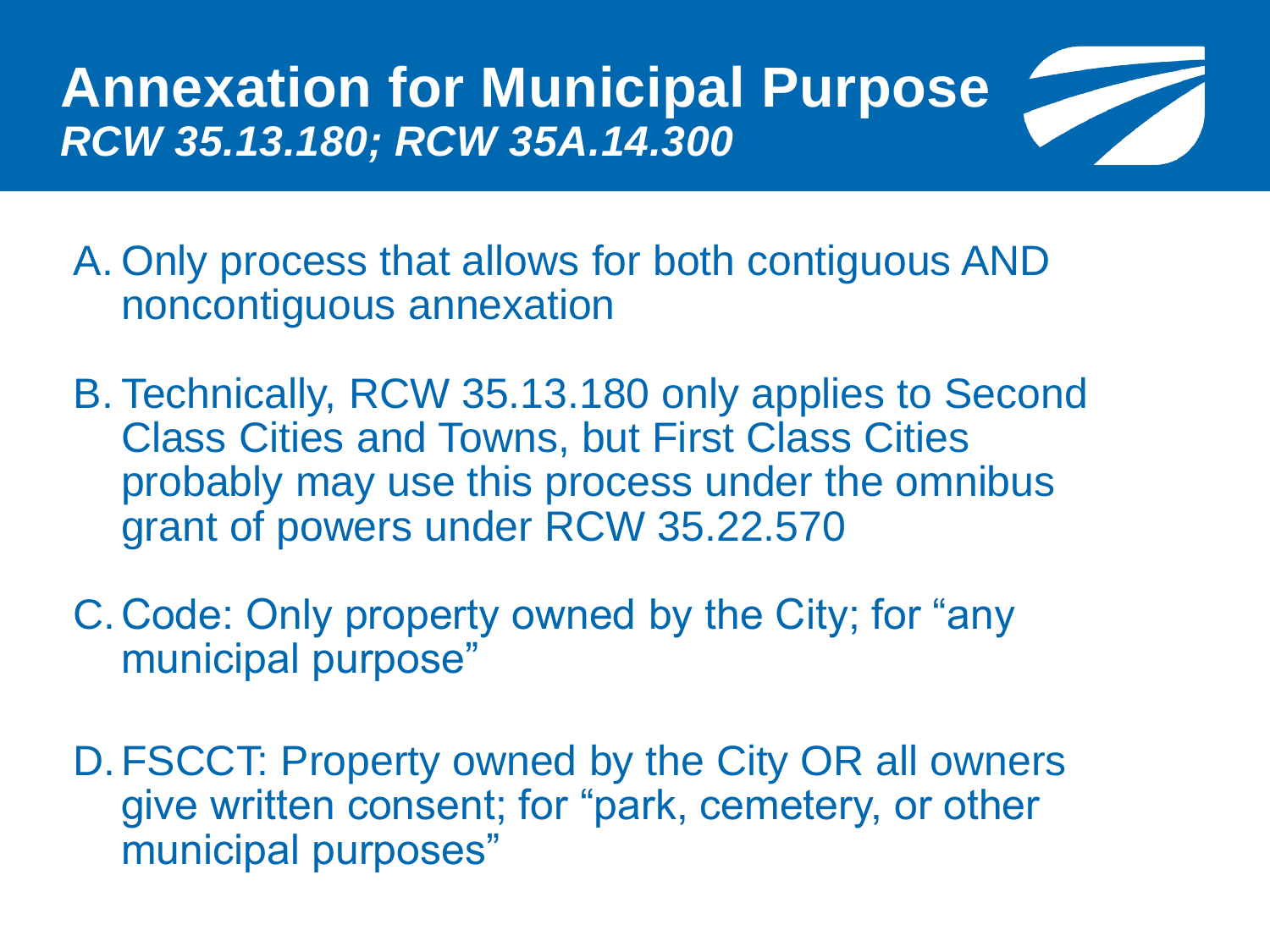**Annexation for Municipal Purpose** *RCW 35.13.180; RCW 35A.14.300*



E. Adopt annexation ordinance by a majority vote of council

**F. Review by County BRB possible only if noncontiguous.** In non-BRB Counties, ad hoc review not required for FSCCT at all, but County annexation review board review for Code Cities if noncontiguous.

G.Upon adoption, same notice requirements as other methods.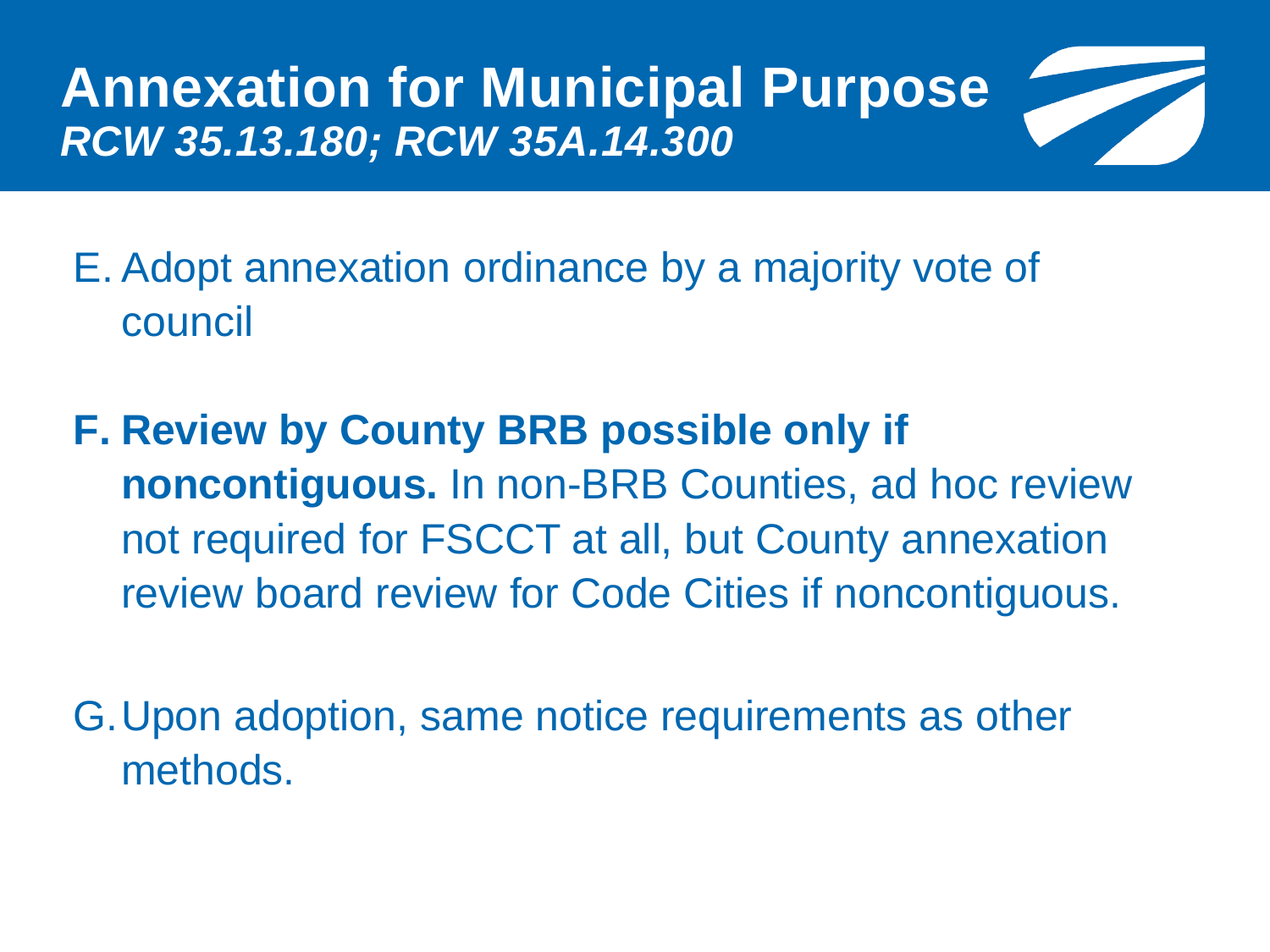

## **ANNEXATION OF FEDERALLY-OWNED AREAS**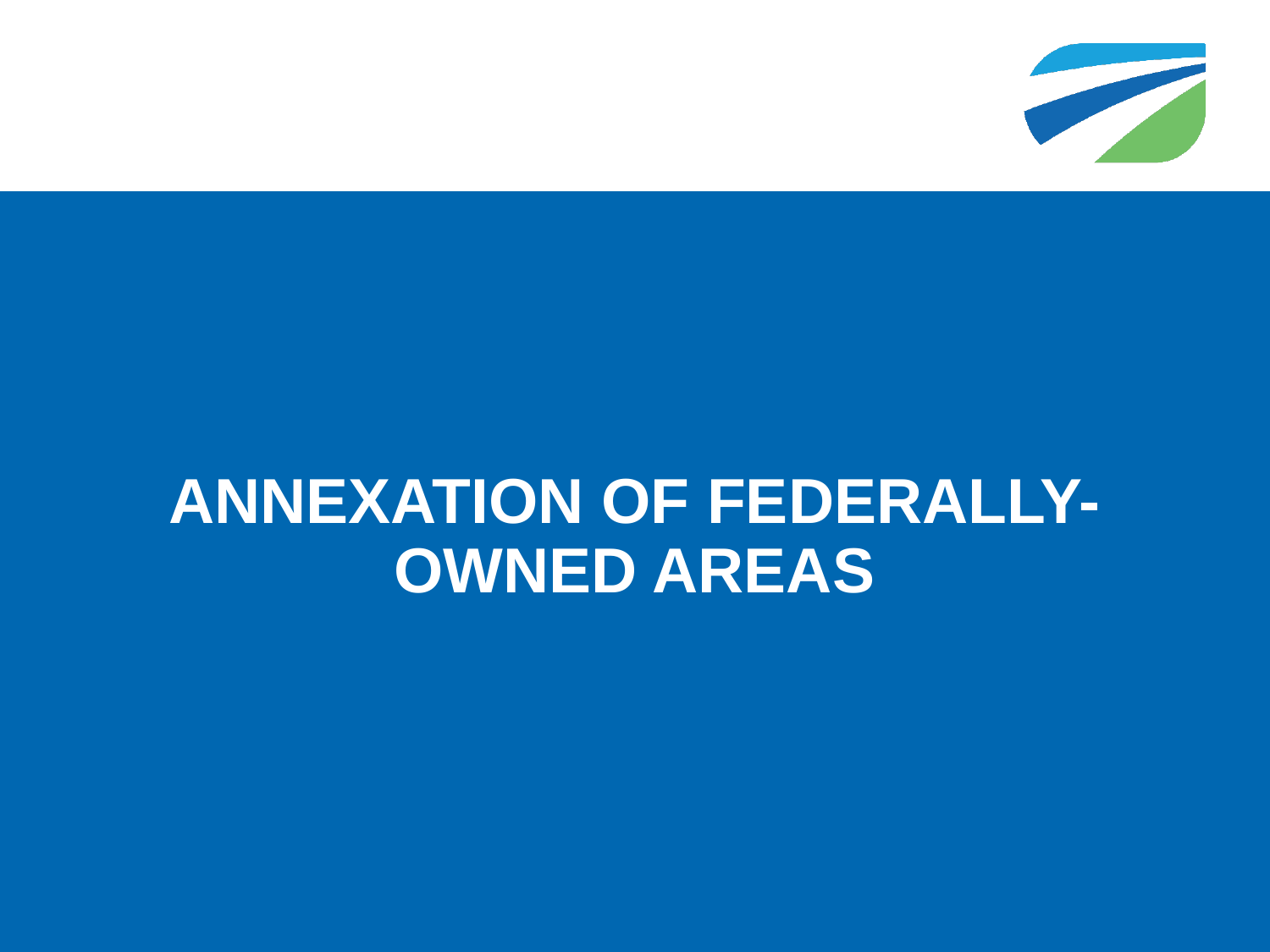**Annexation of Federally-Owned Areas** *RCW 35.13.185-.210; RCW 35A.14.310-.320*



A. Annexation of contiguous, unincorporated territory

- 1. For Code Cities and Second Class Cities and Towns, territory must be within four miles of existing boundary.
- 2. No such limitation for First Class Cities
- B. Annexation is accomplished via ordinance to accept a "gift" from the federal government of the right to occupy and control the territory
	- 1. For Second Class Cities and Towns the "right" is limited to using the territory for commercial, manufacturing, or industrial purposes
	- 2. Code Cities may also enter into an annexation agreement with federal government without such limitations, otherwise the same "right" use limitations apply
	- 3. No such limitation for First Class Cities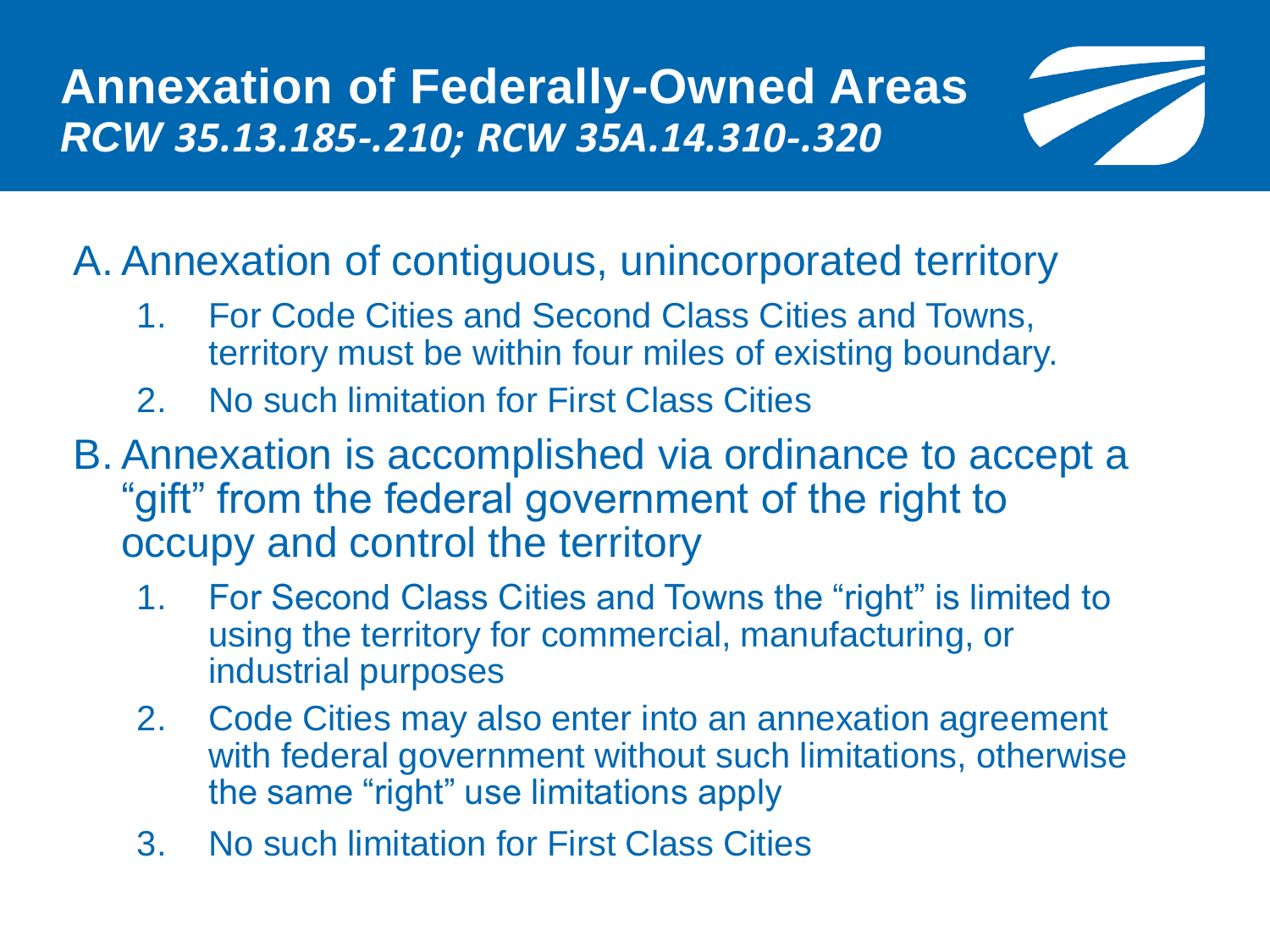**Annexation of Federally-Owned Areas** *RCW 35.13.185-.210; RCW 35A.14.310-.320*



- **C. In Counties with BRB, a notice of intent to annex must be filed, subject to potential review.** No annexation board review in Counties without BRBs.
- D. In Code Cities, the **County can block annexation** if it timely adopts a resolution finding that the proposed annexation will have an adverse fiscal impact on the County or road district
- E. Upon adoption, same notice requirements as other methods.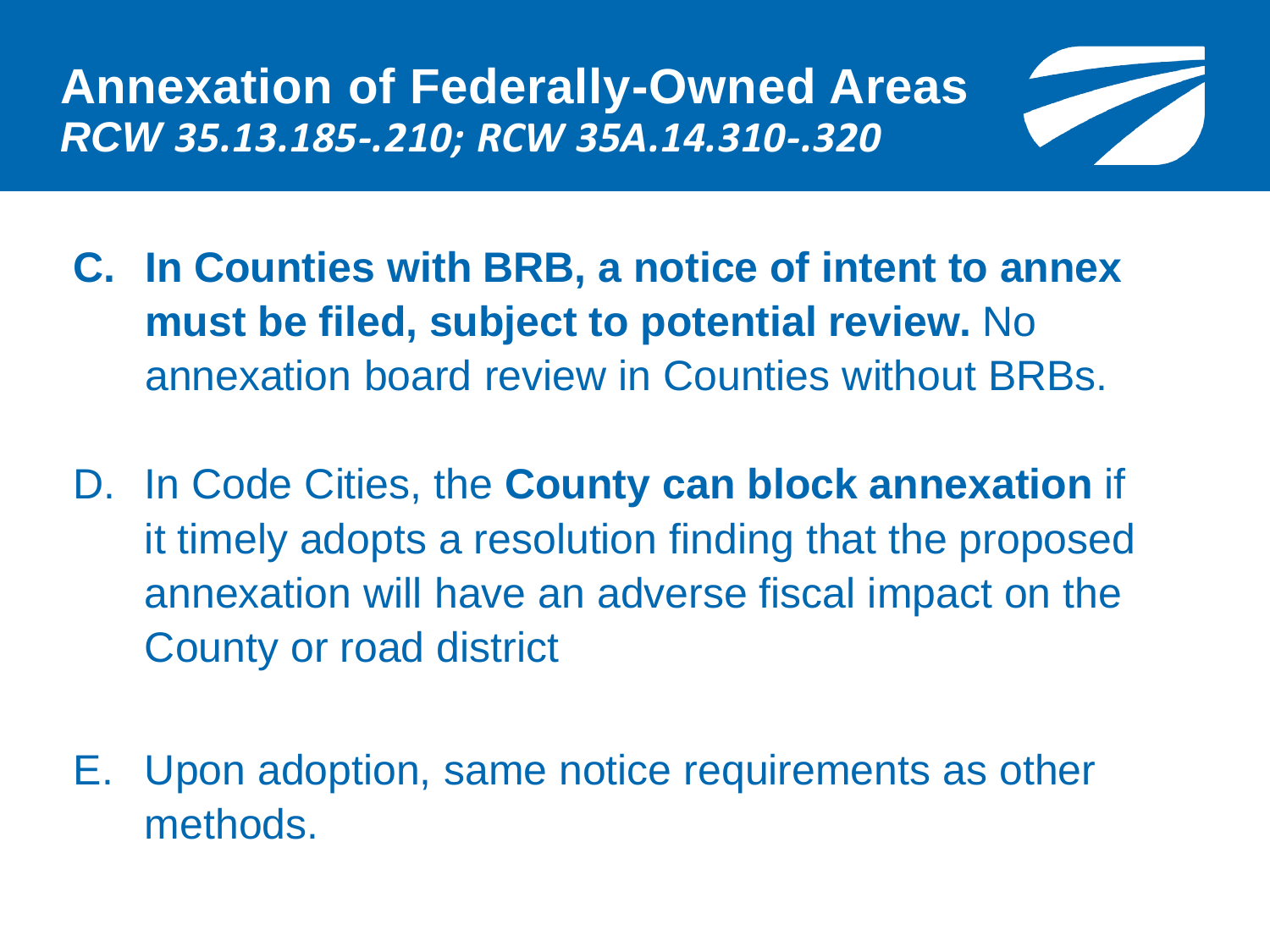

## **ANNEXATION OF UNINCORPORATED ISLANDS**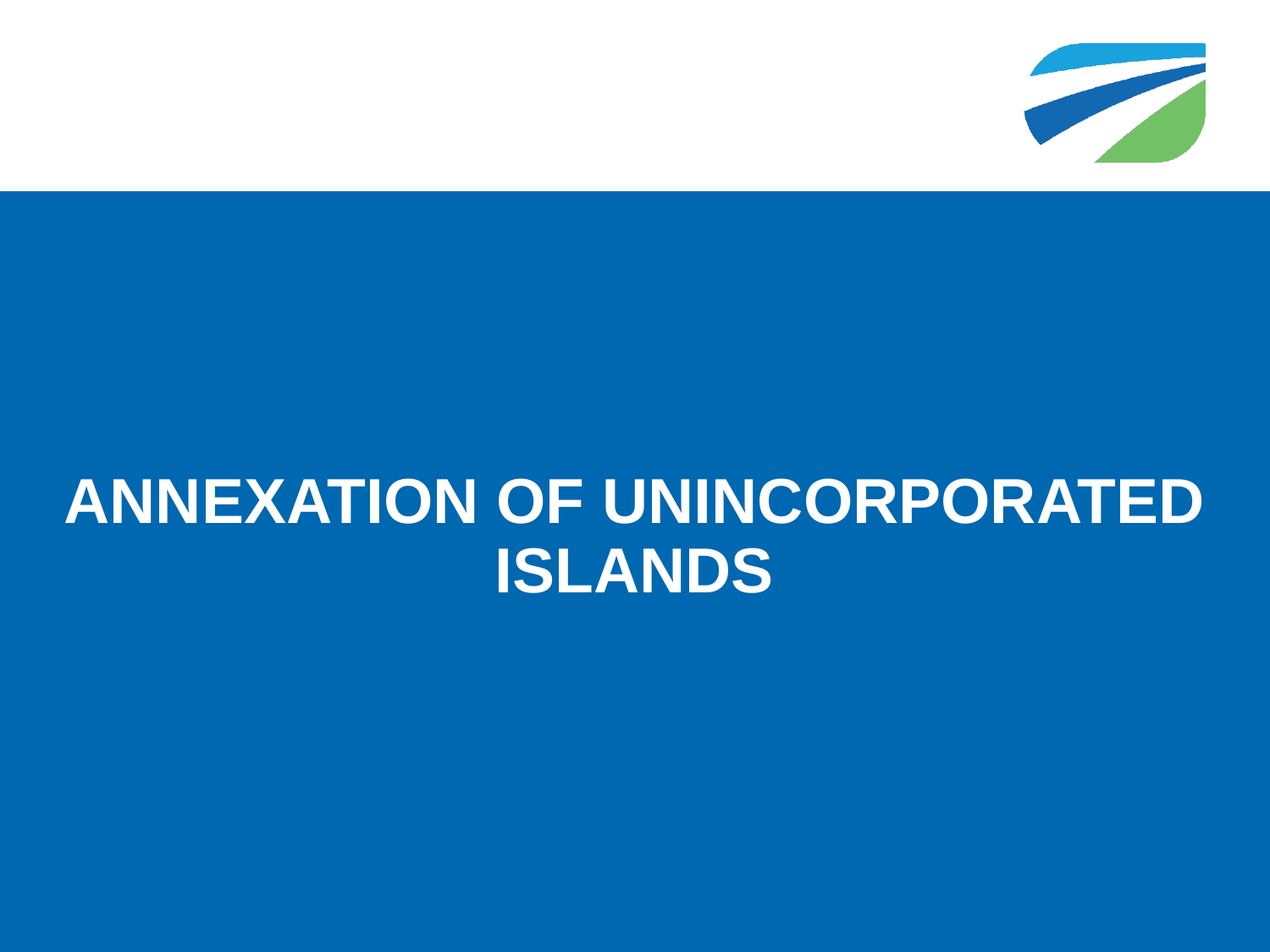**Annexation of Unincorporated Islands**  *RCW 35.13.182-.1822; RCW 35A.14.295-.299*



- A. Annexation of contiguous, unincorporated territory
- B. Abbreviated process that only requires resolution of intent to annex, public hearing, and adoption of annexation ordinance; but is subject to potential referendum election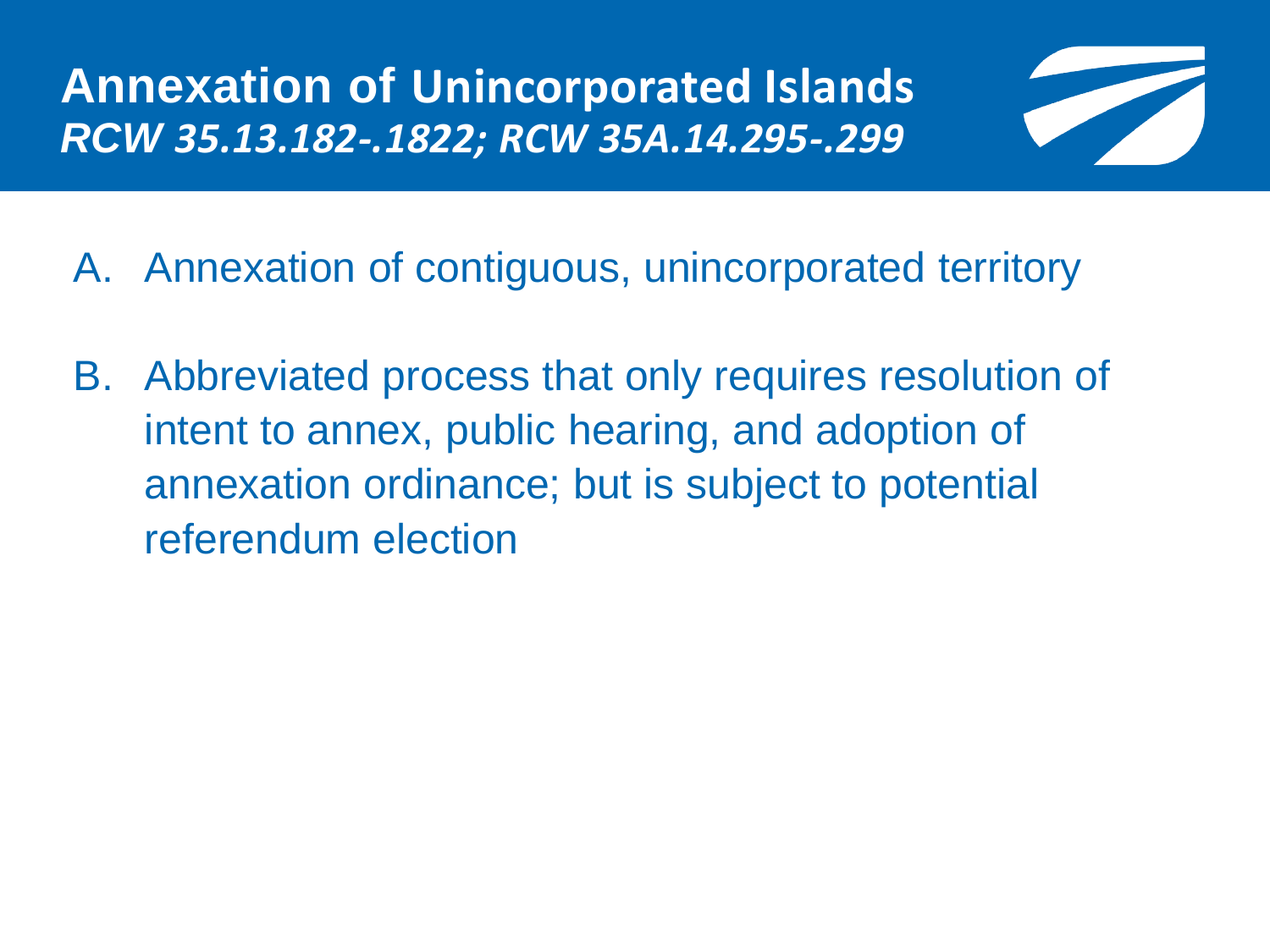**Annexation of Unincorporated Islands**  *RCW 35.13.182-.1822; RCW 35A.14.295-.299*



### C.For FSCCT:

- 1. Only available if planning under the Growth Management Act, Ch. 36.70A RCW, as of June 30, 1994; and
- 2. "Island" is less than 100 acres with at least 80% of its boundaries contiguous to City; or
- 3. "Island" is of any size with at least 80% of its boundaries contiguous to City if the area existed before June 30, 1994

#### D.For Code Cities, available if:

- 1. "Island" is less than 175 acres with 100% of its boundaries contiguous to City (true "donut hole"); or
- 2. "Island" is of any size, contains residential property owners, at least 80% of its boundaries contiguous to City, territory is within same County and within urban growth boundary, and City plans under the GMA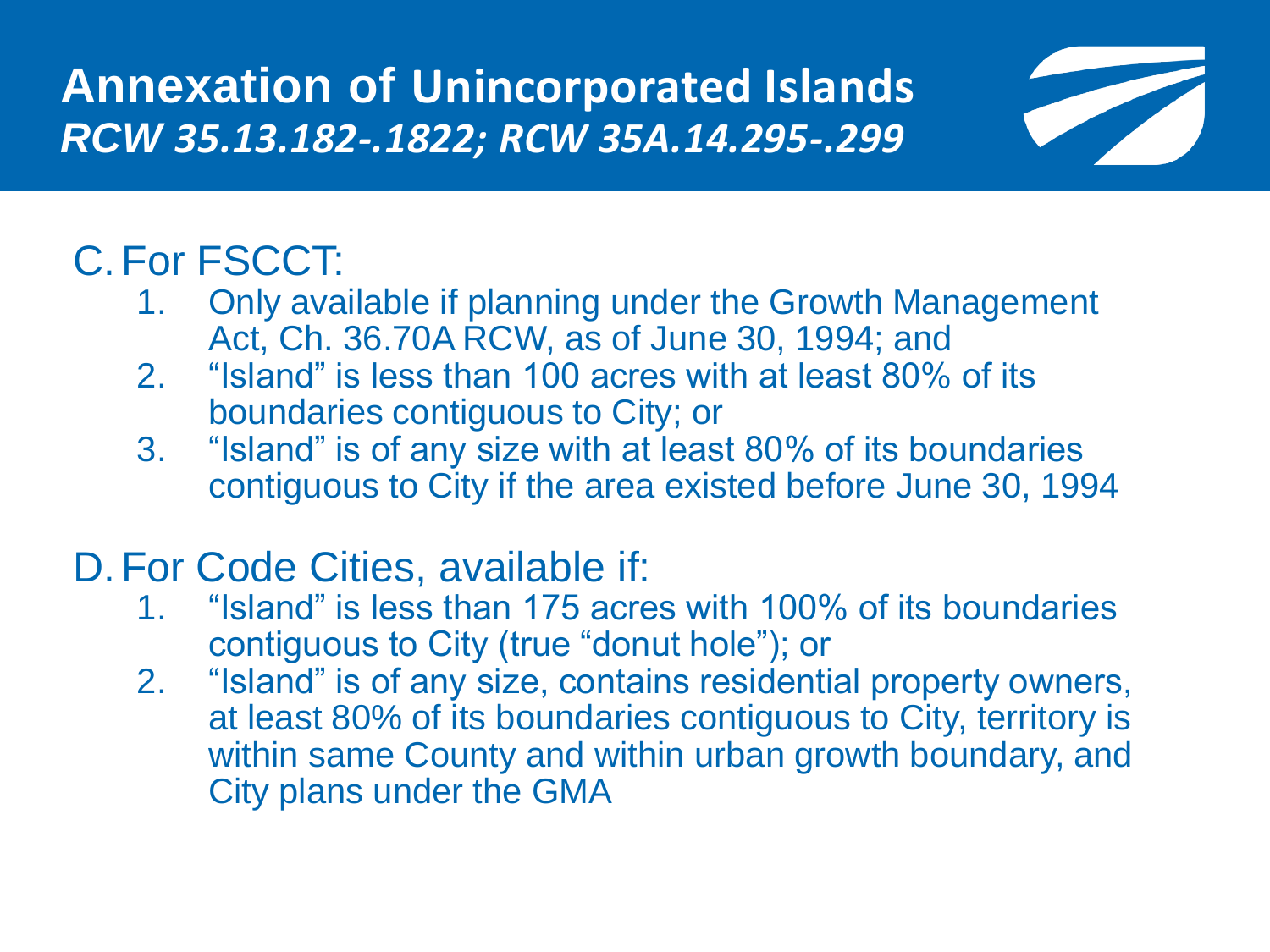**Annexation of Unincorporated Islands**  *RCW 35.13.182-.1822; RCW 35A.14.295-.299*



- **E. In Counties with BRB, a notice of intent to annex must be filed and is subject to review.** No annexation board review in Counties without BRBs.
- F. Effective date of annexation ordinance must be at least 45 days after adoption to allow time for filing of petition calling for a referendum on annexation
- G. Upon effective date of annexation, same notice requirements as other methods.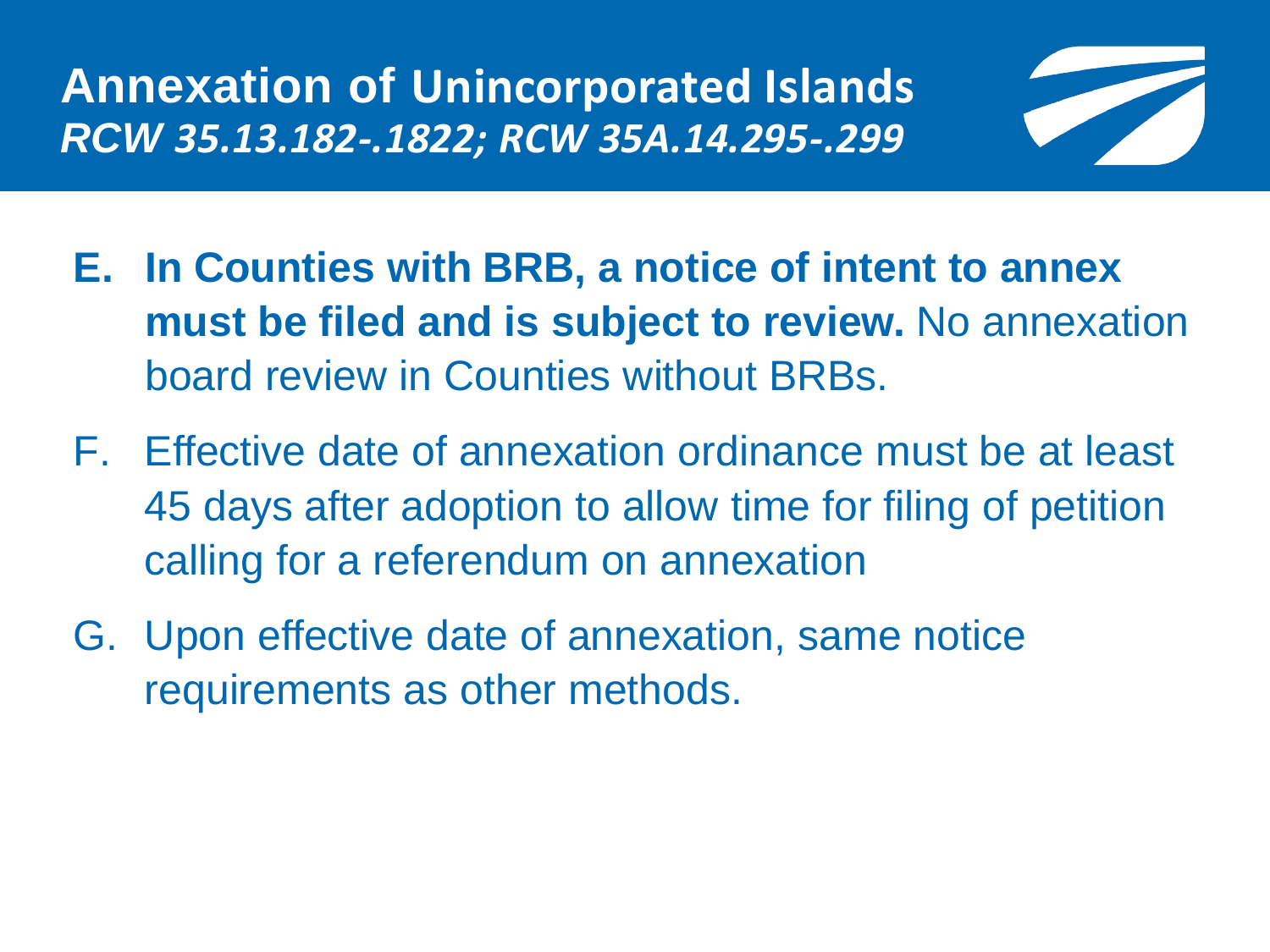

## **ALTERNATIVE UNINCORPORATED ISLANDS – INTERLOCAL AGREEMENT METHOD**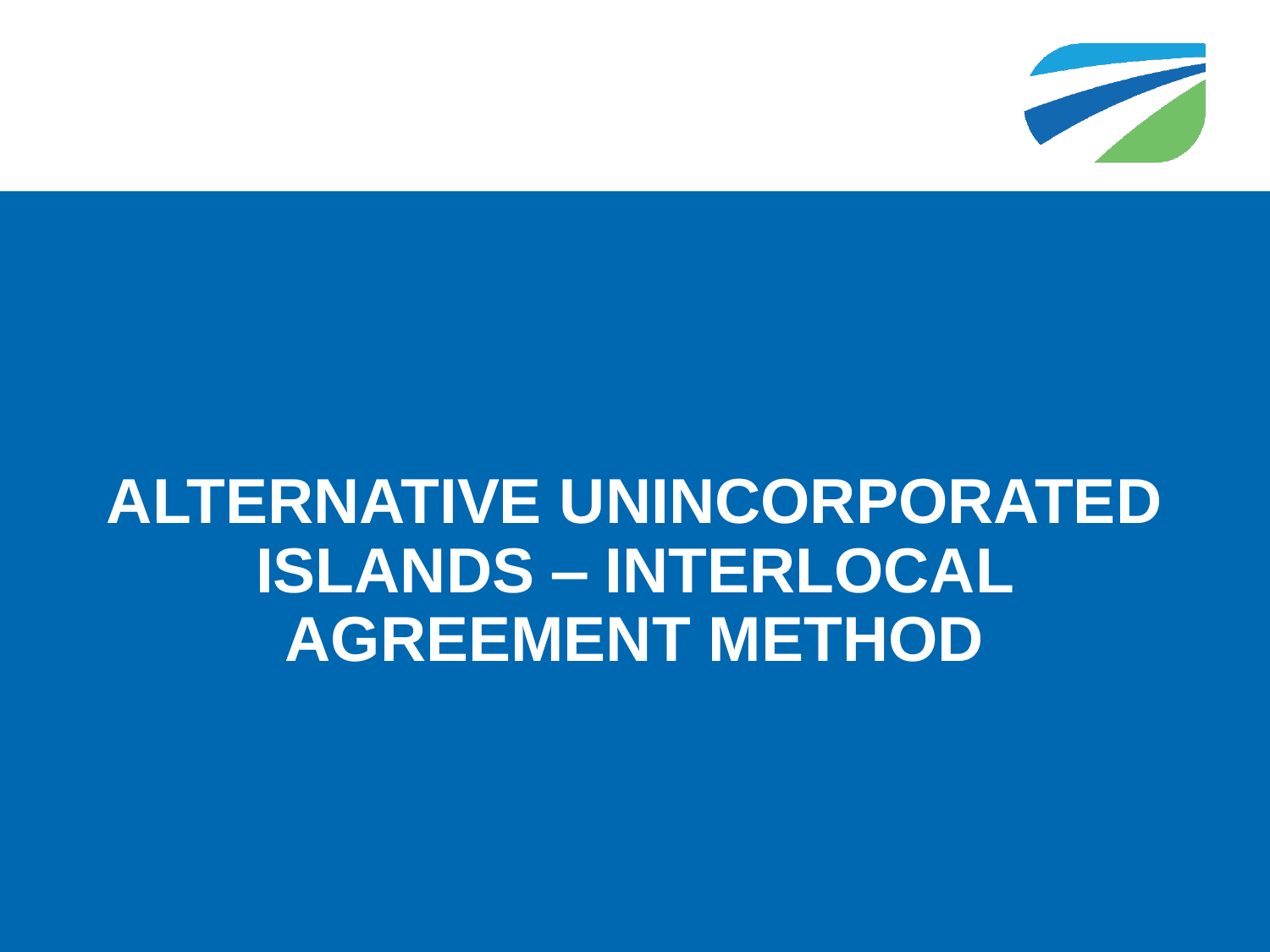**Alternative Unincorporated Islands Interlocal Agreement Method** *RCW 35.13.470-.480; RCW 35A.14.460-.470*



- A. Annexation of contiguous, unincorporated territory
- **B. Available only to Cities located in Counties subject to "buildable lands" review under GMA.**  Currently only Clark, King, Kitsap, Pierce, Snohomish, and Thurston Counties. Still subject to potential referendum election.
- C. "Island" must be within urban growth boundary of annexing City with **at least 60%** of its boundaries contiguous to the annexing City or one or more Cities or Towns.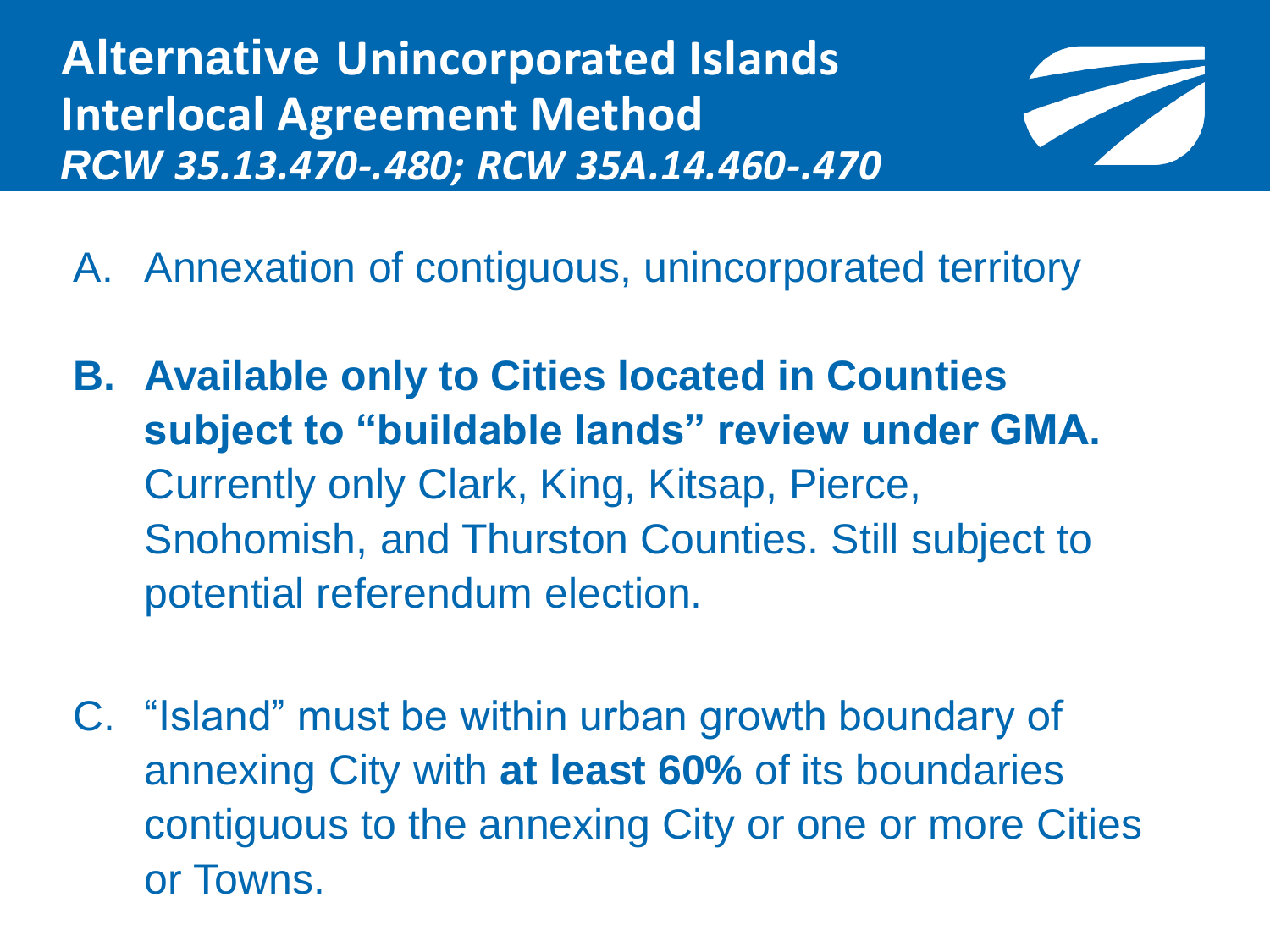**Alternative Unincorporated Islands Interlocal Agreement Method** *RCW 35.13.470-.480; RCW 35A.14.460-.470*



- D. Process initiated by City or County adopting resolution to "commence negotiations," which starts 180-day negotiation period to reach agreement. Negotiation period may be extended by either party.
- E. Before executing agreement, each party must hold a public hearing. Then City may execute the agreement and adopt annexation ordinance, subject to potential petition calling for referendum on annexation.
- **F. In Counties with BRB, a notice of intent to annex must be filed and subject to review.** No annexation board review in Counties without BRBs.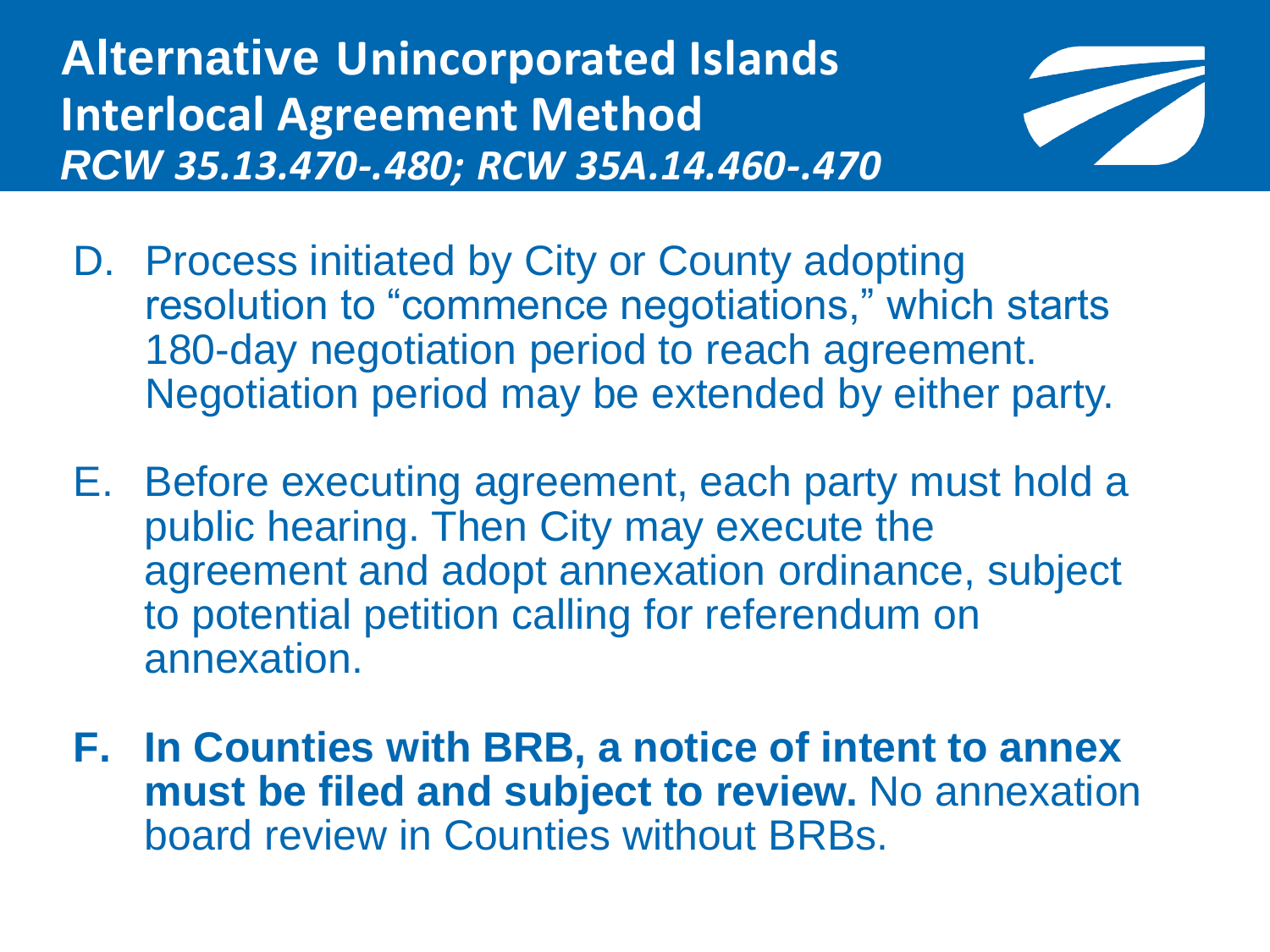**Alternative Unincorporated Islands Interlocal Agreement Method** *RCW 35.13.470-.480; RCW 35A.14.460-.470*



- G. If County initiated negotiations and no agreement is reached, County may initiate negotiations with another contiguous City – even if the territory is in the urban service area or potential annexation area of the original City.
- H. County may also reach agreement with more than one City to annex the same territory, calling for an election for the voters to decide whether and into which City to be annexed. Follows same process as resolutioninitiated election method, except election costs are borne by the County.
- I. Upon effective date of annexation, same notice requirements as other methods.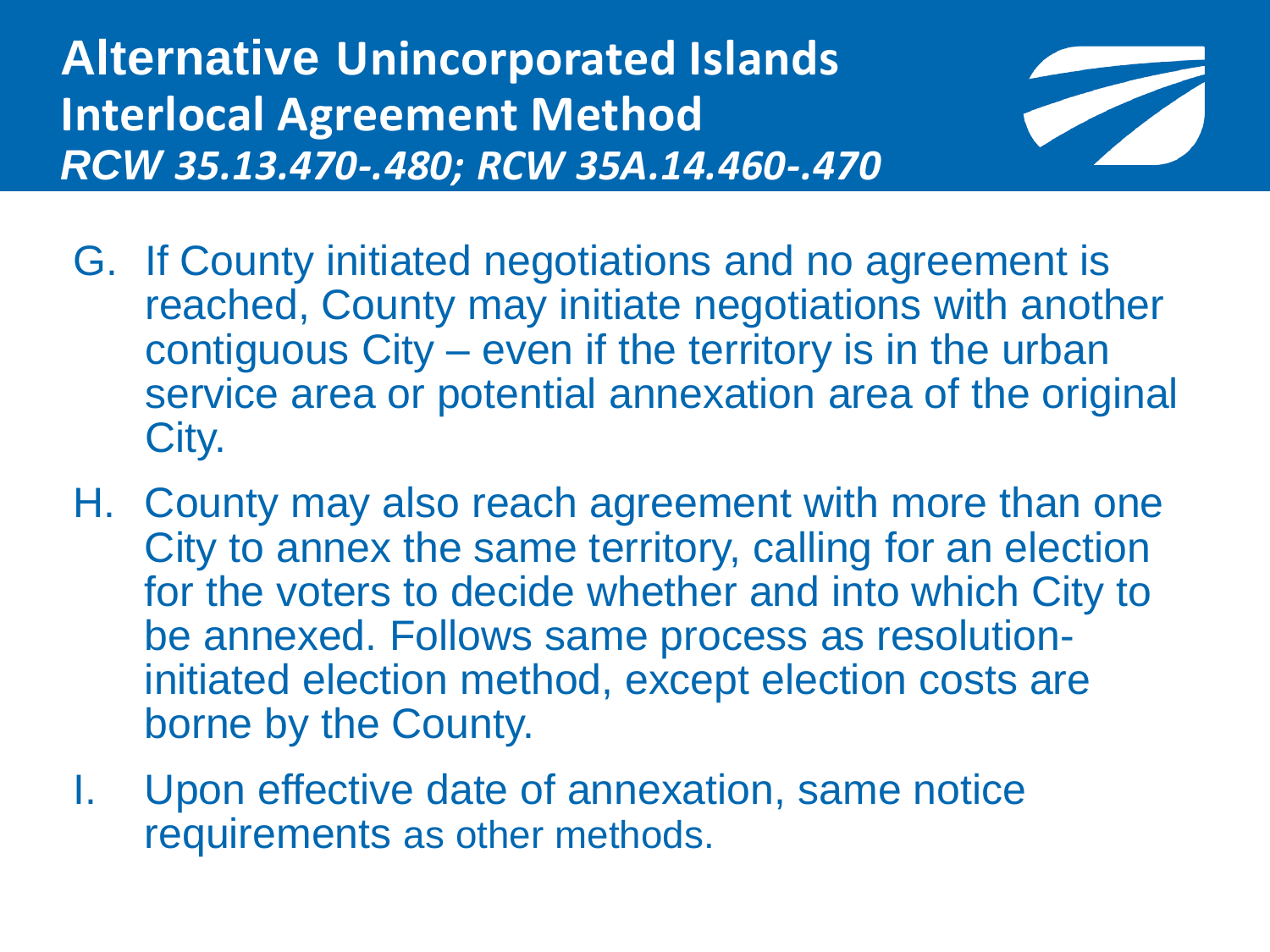

## **ANNEXATION OF FIRE DISTRICT – INTERLOCAL AGREEMENT METHOD**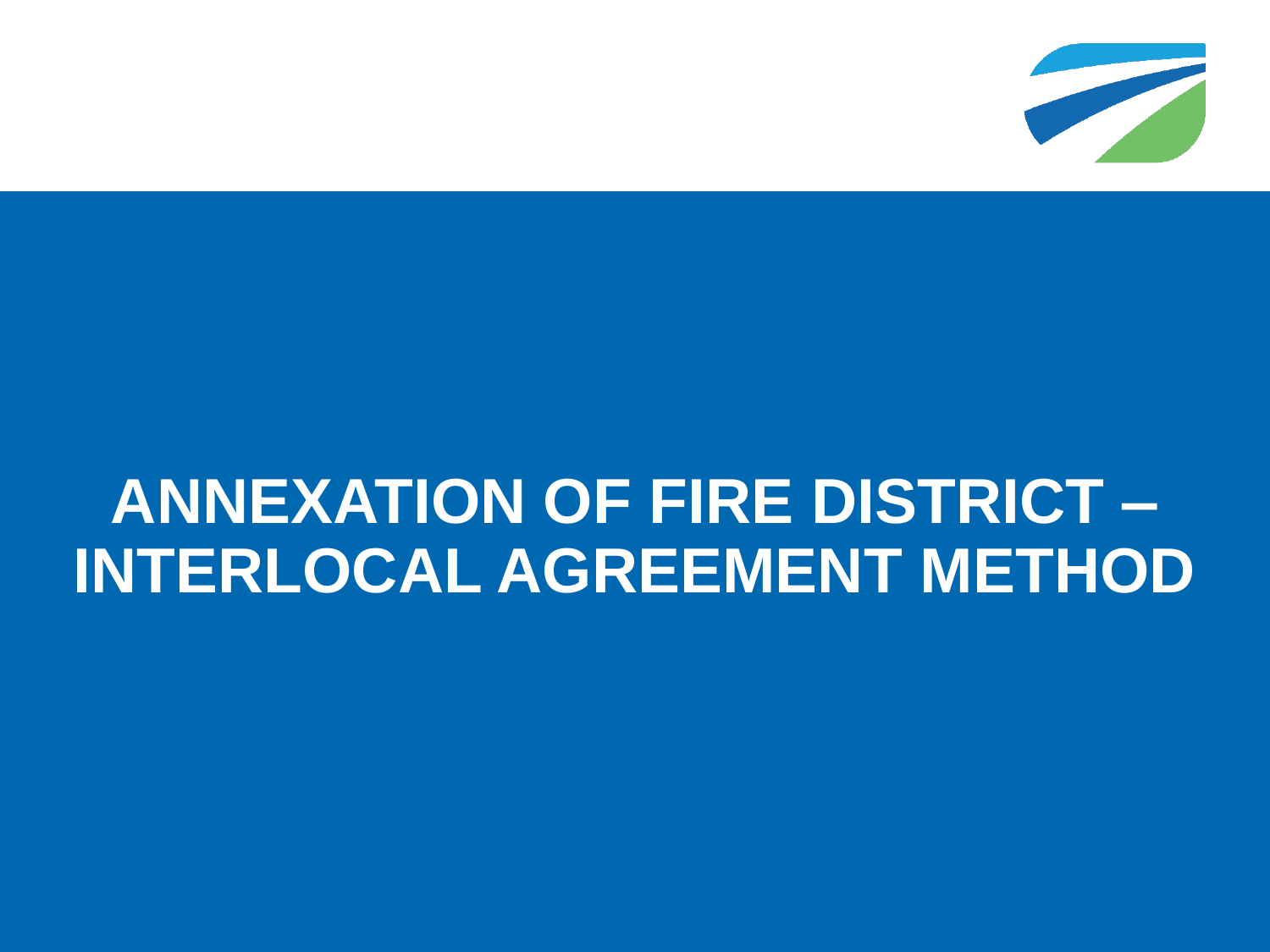**Annexation of Fire District Interlocal Agreement Method** *RCW 35.13.238; RCW 35A.14.480*



- A. Annexation of contiguous, unincorporated territory within one or more fire districts
- B. Process initiated by annexing City by sending notice to County and fire district of interest in entering into interlocal agreement
	- 1. Parties have 4 days to respond to invitation and failure to respond is deemed affirmative
	- 2. Negative response stops the process
- C. If parties proceed to negotiation, statute describes mandatory terms or "goals" to negotiate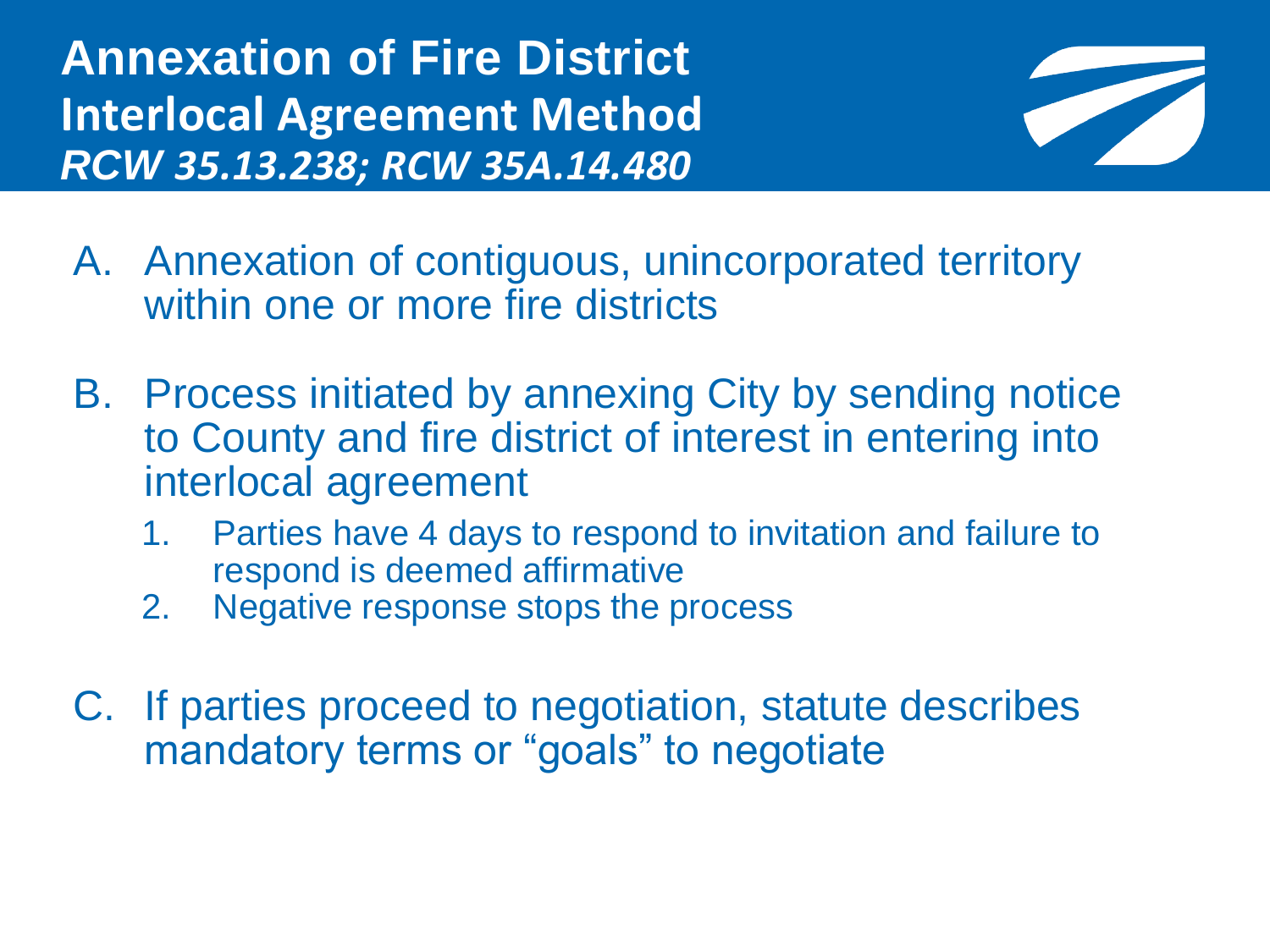**Annexation of Fire District Interlocal Agreement Method** *RCW 35.13.238; RCW 35A.14.480*



- D. Unlike in the Alternative Unincorporated "Island" Interlocal agreement process, there is no statutory time period for negotiating terms.
- E. City, County, and Fire district much reach agreement on territory for annexation, but only City and County have to agree on all the mandatory "goals."
- **F. In Counties with BRB, a notice of intent to annex must be filed. If County and City reach agreement on the "goals," but fire district does not, BRB jurisdiction may be invoked.** No annexation board review is required in Counties without BRBs.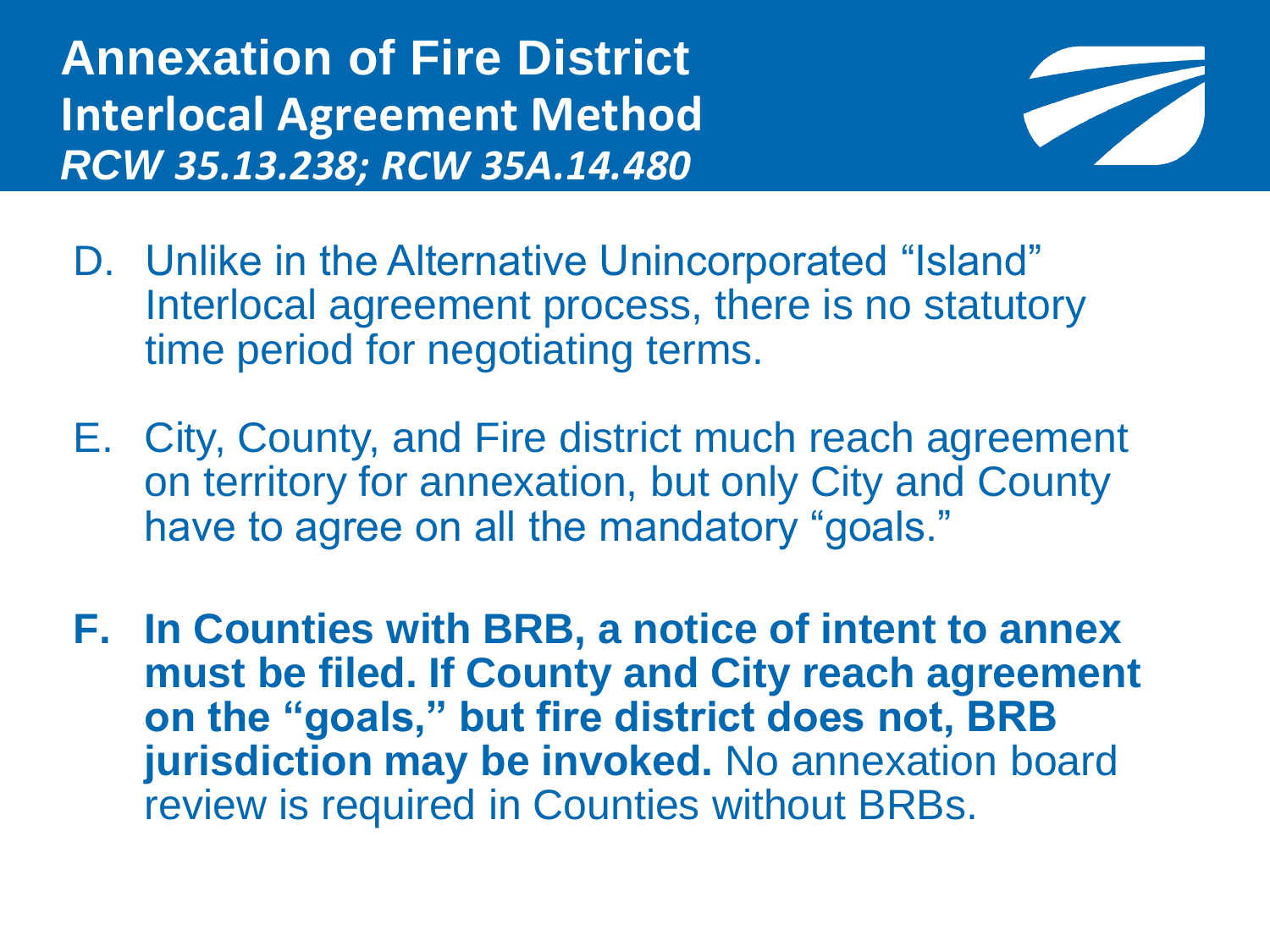**Annexation of Fire District Interlocal Agreement Method** *RCW 35.13.238; RCW 35A.14.480*



- G. City must conduct public hearing before adopting annexation ordinance, subject to potential petition calling for referendum on annexation
- H. Effective date of annexation ordinance must be at least 45 days after adoption to allow time for filing of petition calling for a referendum on annexation
- I. Upon effective date of annexation, same notice requirements as other methods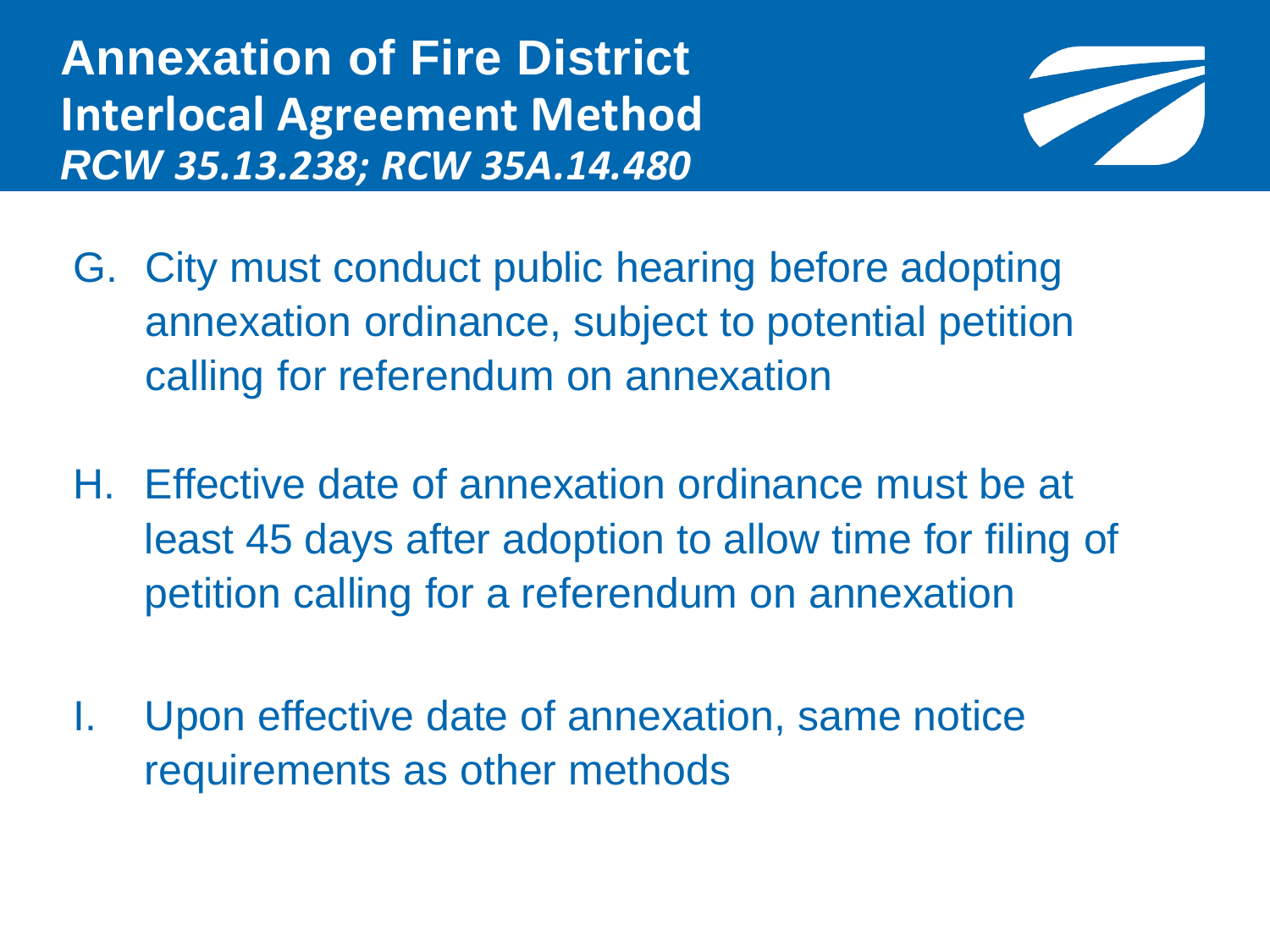## **Stay up-to-date with the latest news and analysis from MRSC!**

- **New legislation and court decisions**
- **Emerging issues**
- **Policy guidance**
- **Management tips**



#### Sign up for our e-newsletters at **mrsc.org/e-news**